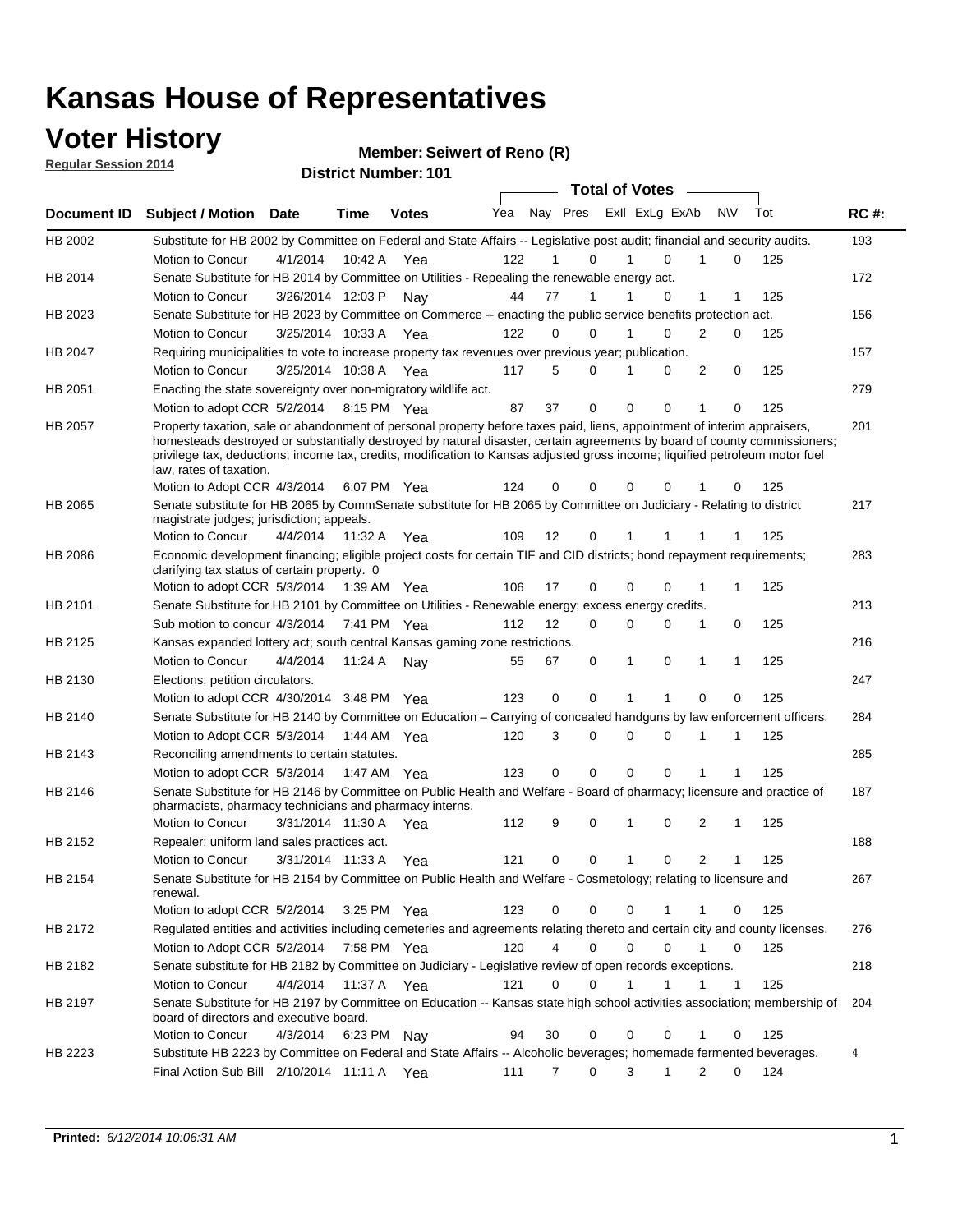#### **Voter History Regular Session 2014**

| noguiai ocoolori zu in |                                                                                                                                                                                                                                                                                                                                                                                                                                                                                                                                                                                                                                                                                                                                                                                                                                                                                                                 |                       |                   | <b>District Number: 101</b> |     |          |          |             |                       |                |           |     |             |
|------------------------|-----------------------------------------------------------------------------------------------------------------------------------------------------------------------------------------------------------------------------------------------------------------------------------------------------------------------------------------------------------------------------------------------------------------------------------------------------------------------------------------------------------------------------------------------------------------------------------------------------------------------------------------------------------------------------------------------------------------------------------------------------------------------------------------------------------------------------------------------------------------------------------------------------------------|-----------------------|-------------------|-----------------------------|-----|----------|----------|-------------|-----------------------|----------------|-----------|-----|-------------|
|                        |                                                                                                                                                                                                                                                                                                                                                                                                                                                                                                                                                                                                                                                                                                                                                                                                                                                                                                                 |                       |                   |                             |     |          |          |             | <b>Total of Votes</b> |                |           |     |             |
| <b>Document ID</b>     | <b>Subject / Motion Date</b>                                                                                                                                                                                                                                                                                                                                                                                                                                                                                                                                                                                                                                                                                                                                                                                                                                                                                    |                       | Time              | <b>Votes</b>                | Yea | Nay Pres |          |             | Exll ExLg ExAb        |                | <b>NV</b> | Tot | <b>RC#:</b> |
| HB 2223                | Substitute for HB 2223 by Committee on Federal and State Affairs—Alcoholic beverages; homemade fermented beverages;<br>microbrewery gallonage expanded; liquor license length of citizenship.                                                                                                                                                                                                                                                                                                                                                                                                                                                                                                                                                                                                                                                                                                                   |                       |                   |                             |     |          |          |             |                       |                |           |     | 205         |
|                        | Motion to Concur                                                                                                                                                                                                                                                                                                                                                                                                                                                                                                                                                                                                                                                                                                                                                                                                                                                                                                | 4/3/2014              |                   | 6:27 PM Yea                 | 115 | 9        | 0        | 0           | 0                     |                | 0         | 125 |             |
| HB 2231                | Senate Substitute for Substitute for HB 2231 by Committee on Ways and Means - Appropriations for FY 2014, FY 2015, FY<br>2016, FY 2017 and FY 2018 for various state agencies; capital improvement projects; claims against the state.                                                                                                                                                                                                                                                                                                                                                                                                                                                                                                                                                                                                                                                                          |                       |                   |                             |     |          |          |             |                       |                |           |     | 282         |
|                        | Motion to adopt CCR 5/2/2014                                                                                                                                                                                                                                                                                                                                                                                                                                                                                                                                                                                                                                                                                                                                                                                                                                                                                    |                       |                   | 9:48 PM Yea                 | 70  | 54       | 0        | 0           | 0                     | 1              | 0         | 125 |             |
| HB 2246                | Substitute for HB 2246 by Committee on Commerce, Labor and Economic Development - Peer review for certain licensed<br>technical professions.<br><b>EFA Sub Bill</b>                                                                                                                                                                                                                                                                                                                                                                                                                                                                                                                                                                                                                                                                                                                                             | 2/21/2014 1:34 PM Yea |                   |                             | 120 | 0        | 0        | 1           | 0                     | 2              | 1         | 124 | 38          |
| HB 2246                | Substitute for HB 2246 by Committee on Commerce, Labor and Economic Development - Peer review for certain licensed<br>technical professions.                                                                                                                                                                                                                                                                                                                                                                                                                                                                                                                                                                                                                                                                                                                                                                    |                       |                   |                             |     |          |          |             |                       |                |           |     | 260         |
|                        | Motion to Concur                                                                                                                                                                                                                                                                                                                                                                                                                                                                                                                                                                                                                                                                                                                                                                                                                                                                                                | 5/2/2014              |                   | 11:40 A Yea                 | 124 | 0        | 0        | 0           |                       | 0              | 0         | 125 |             |
| <b>HB 2272</b>         | Kansas expanded lottery act; southeast Kansas gaming zone; privilege fee and investment threshold amount reduced.                                                                                                                                                                                                                                                                                                                                                                                                                                                                                                                                                                                                                                                                                                                                                                                               |                       |                   |                             |     |          |          |             |                       |                |           |     | 200         |
|                        | <b>Motion to Concur</b>                                                                                                                                                                                                                                                                                                                                                                                                                                                                                                                                                                                                                                                                                                                                                                                                                                                                                         | 4/2/2014              |                   | 4:18 PM Yea                 | 84  | 36       | 0        | 0           | 0                     |                | 4         | 125 |             |
| HB 2296                | Campaign finance; permitted uses of campaign funds; increased exemption amount for certain candidates; contributor<br>information; lobbyist filings.                                                                                                                                                                                                                                                                                                                                                                                                                                                                                                                                                                                                                                                                                                                                                            |                       |                   |                             |     |          |          |             |                       |                |           |     | 248         |
|                        | Motion to adopt CCR 4/30/2014 3:53 PM Yea                                                                                                                                                                                                                                                                                                                                                                                                                                                                                                                                                                                                                                                                                                                                                                                                                                                                       |                       |                   |                             | 119 | 4        | 0        | 1           | 1                     | 0              | 0         | 125 |             |
| HB 2296                | Campaign finance; permitted uses of campaign funds; increased exemption amount for certain candidates; contributor<br>information; lobbyist filings.                                                                                                                                                                                                                                                                                                                                                                                                                                                                                                                                                                                                                                                                                                                                                            |                       |                   |                             |     |          |          |             |                       |                |           |     | 287         |
|                        | Motion to Override<br>Veto                                                                                                                                                                                                                                                                                                                                                                                                                                                                                                                                                                                                                                                                                                                                                                                                                                                                                      | 5/30/2014 10:24 A     |                   | Yea                         | 96  | 5        | 0        | 0           | 0                     | 0              | 24        | 125 |             |
| HB 2298                | Senate Sub for HB 2298 by Committee on Judiciary - Uniform controlled substances act. Senate Sub for HB 2298 by<br>Committee on Judiciary - Uniform controlled substances act.                                                                                                                                                                                                                                                                                                                                                                                                                                                                                                                                                                                                                                                                                                                                  |                       |                   |                             |     |          |          |             |                       |                |           |     | 209         |
|                        | Motion to Concur                                                                                                                                                                                                                                                                                                                                                                                                                                                                                                                                                                                                                                                                                                                                                                                                                                                                                                | 4/3/2014              |                   | 6:40 PM Yea                 | 123 | 1        | 0        | $\mathbf 0$ | 0                     | 1              | 0         | 125 |             |
| HB 2303                | Relating to driver's license fees; driving under the influence equipment fund.                                                                                                                                                                                                                                                                                                                                                                                                                                                                                                                                                                                                                                                                                                                                                                                                                                  |                       |                   |                             |     |          |          |             |                       |                |           |     | 1           |
|                        | Motion to adopt CCR 1/22/2014 11:45 A Yea                                                                                                                                                                                                                                                                                                                                                                                                                                                                                                                                                                                                                                                                                                                                                                                                                                                                       |                       |                   |                             | 109 | 11       | 0        | 1           | 0                     | $\overline{4}$ | 0         | 125 |             |
| HB 2312                | Local governments; investment of idle funds; changes.                                                                                                                                                                                                                                                                                                                                                                                                                                                                                                                                                                                                                                                                                                                                                                                                                                                           |                       |                   |                             |     |          |          |             |                       |                |           |     | 253         |
|                        | Motion to Concur                                                                                                                                                                                                                                                                                                                                                                                                                                                                                                                                                                                                                                                                                                                                                                                                                                                                                                | 5/1/2014              |                   | 4:31 PM Yea                 | 123 | 2        | $\Omega$ | 0           | 0                     | $\Omega$       | 0         | 125 |             |
| HB 2338                | Substitute for HB 2338 by Committee on Ways and Means - Judicial branch; supplemental appropriation for fiscal year 2015,<br>judiciary operations; increasing various docket fees and creating new docket fees; annually, allowing the allocation of a budget<br>for each judicial district court operations, chief judge would have the authority to expend funds as necessary to carry out the<br>functions of such district if such chief judge elected to do so, including establishing what court personnel are necessary and<br>their compensation; district court judges in judicial district elect chief judge and court of appeals judges elect chief judge of the<br>court of appeals; district judge and district magistrate judge vacancies; statutory authority for longevity bonus for judicial<br>branch employees repealed; nonseverability clause.<br>Motion to Adopt CCR 4/4/2014 7:17 PM Yea |                       |                   |                             | 66  | 57       | 0        | 0           | 0                     | 2              | 0         | 125 | 229         |
| HB 2378                | Senate Substitute for HB 2378 by Committee on Assessment and Taxation - Providing sales tax exemption for sales of certain 189<br>machinery and equipment used for surface mining activities.                                                                                                                                                                                                                                                                                                                                                                                                                                                                                                                                                                                                                                                                                                                   |                       |                   |                             |     |          |          |             |                       |                |           |     |             |
|                        | <b>Motion to Concur</b>                                                                                                                                                                                                                                                                                                                                                                                                                                                                                                                                                                                                                                                                                                                                                                                                                                                                                         |                       | 3/31/2014 11:35 A | Yea                         | 117 | 4        | 0        | 1           | 0                     | 2              |           | 125 |             |
| HB 2389                | Senate Substitute for HB 2389 by Committee on Judiciary - Crimes and criminal procedure; mistreatment of a dependent adult 277<br>or an elder person; RICO; warrants; discharge of certain persons; appeals.<br>Motion to Adopt CCR 5/2/2014 8:05 PM Yea                                                                                                                                                                                                                                                                                                                                                                                                                                                                                                                                                                                                                                                        |                       |                   |                             | 123 | 1        | 0        | 0           | 0                     | 1              | 0         | 125 |             |
| HB 2398                | Relating to the Kansas revised limited liability company act.                                                                                                                                                                                                                                                                                                                                                                                                                                                                                                                                                                                                                                                                                                                                                                                                                                                   |                       |                   |                             |     |          |          |             |                       |                |           |     | 28          |
|                        | <b>Final Action</b><br>Amended                                                                                                                                                                                                                                                                                                                                                                                                                                                                                                                                                                                                                                                                                                                                                                                                                                                                                  |                       |                   | 2/21/2014 11:13 A Yea       | 120 | 1        | 0        | 1           | 0                     | $\overline{c}$ | 0         | 124 |             |
| HB 2402                | National day of the cowboy.                                                                                                                                                                                                                                                                                                                                                                                                                                                                                                                                                                                                                                                                                                                                                                                                                                                                                     |                       |                   |                             |     |          |          |             |                       |                |           |     | 163         |
|                        | <b>Final Action</b>                                                                                                                                                                                                                                                                                                                                                                                                                                                                                                                                                                                                                                                                                                                                                                                                                                                                                             | 3/26/2014 10:55 A     |                   | Yea                         | 116 | 7        | 0        | 1           | 0                     | $\mathbf{1}$   | 0         | 125 |             |
| HB 2417                | Expansion of rural opportunity zones.                                                                                                                                                                                                                                                                                                                                                                                                                                                                                                                                                                                                                                                                                                                                                                                                                                                                           |                       |                   |                             |     |          |          |             |                       |                |           |     | 61          |
|                        | <b>Final Action</b><br>Amended                                                                                                                                                                                                                                                                                                                                                                                                                                                                                                                                                                                                                                                                                                                                                                                                                                                                                  |                       | 2/27/2014 10:16 A | Yea                         | 104 | 19       | 0        | 0           | 0                     | $\mathbf{1}$   | 0         | 124 |             |
| HB 2418                | Adult care home licensure act; removal of outdated rule and regulation reference.                                                                                                                                                                                                                                                                                                                                                                                                                                                                                                                                                                                                                                                                                                                                                                                                                               |                       |                   |                             |     |          |          |             |                       |                |           |     | 6           |
|                        | <b>Final Action</b>                                                                                                                                                                                                                                                                                                                                                                                                                                                                                                                                                                                                                                                                                                                                                                                                                                                                                             | 2/12/2014 11:20 A     |                   | Yea                         | 121 | 0        | 0        | 1           | 0                     | 2              | 0         | 124 |             |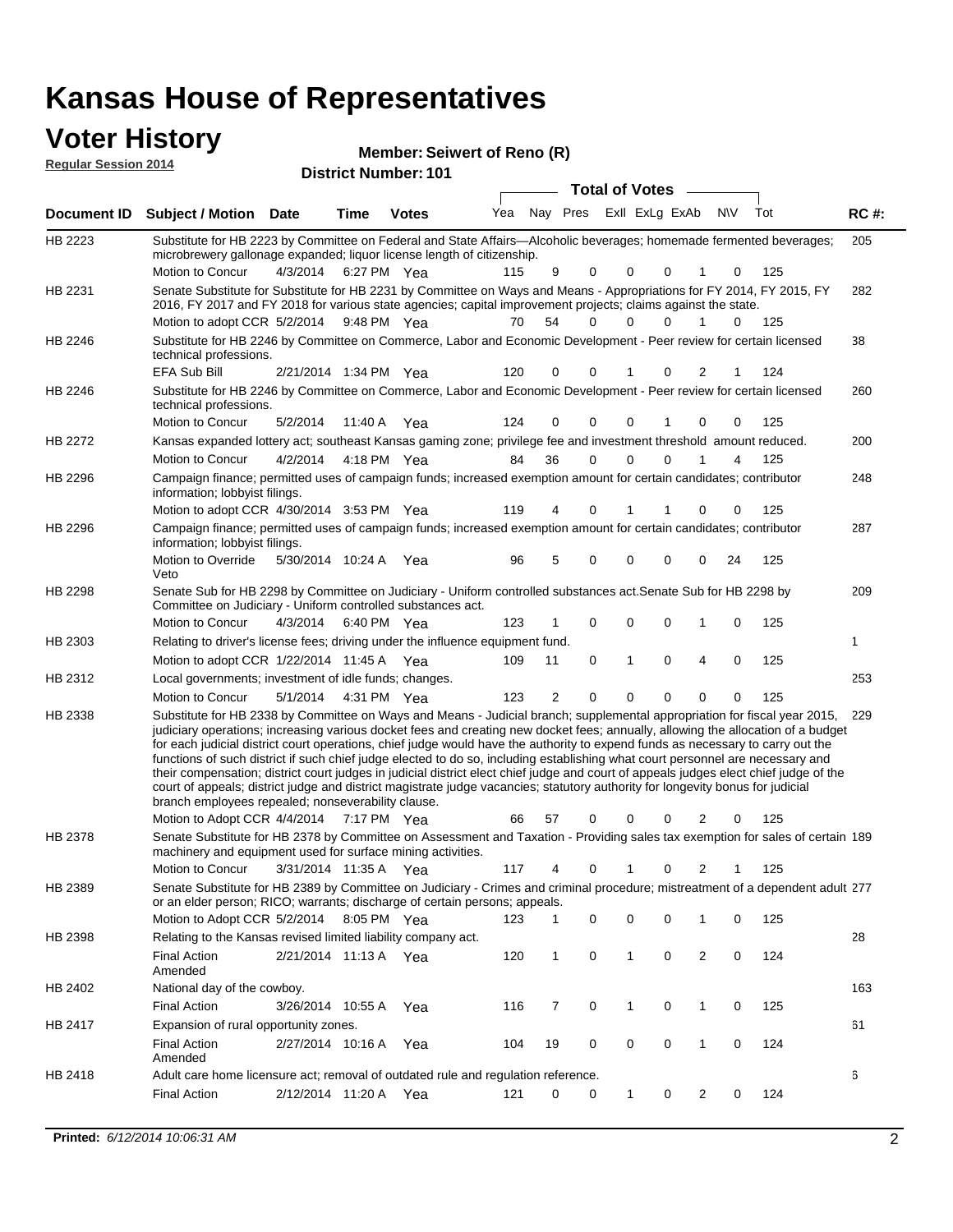### **Voter History**

**Regular Session 2014**

#### **Member: Seiwert of Reno (R)**

|             | ו טו הסעוווטנו שווטוש<br><b>Total of Votes</b><br>$\sim$                                                                                                                                                                                                                                                                                             |                       |         |              |     |             |   |              |                         |                |              |     |                |
|-------------|------------------------------------------------------------------------------------------------------------------------------------------------------------------------------------------------------------------------------------------------------------------------------------------------------------------------------------------------------|-----------------------|---------|--------------|-----|-------------|---|--------------|-------------------------|----------------|--------------|-----|----------------|
| Document ID | <b>Subject / Motion Date</b>                                                                                                                                                                                                                                                                                                                         |                       | Time    | <b>Votes</b> | Yea |             |   |              | Nay Pres ExII ExLg ExAb |                | <b>NV</b>    | Tot | <b>RC#:</b>    |
| HB 2418     | Kansas department for aging and disability services; adult care homes                                                                                                                                                                                                                                                                                |                       |         |              |     |             |   |              |                         |                |              |     | 221            |
|             | Motion to Concur                                                                                                                                                                                                                                                                                                                                     | 4/4/2014              | 11:49 A | Yea          | 122 | 0           | 0 | 1            | 1                       | 1              | 0            | 125 |                |
| HB 2419     | City annexation; fire district territory; detachment.                                                                                                                                                                                                                                                                                                |                       |         |              |     |             |   |              |                         |                |              |     | 120            |
|             | <b>Final Action</b>                                                                                                                                                                                                                                                                                                                                  | 3/17/2014 11:19 A Yea |         |              | 122 | 0           | 0 | $\mathbf 0$  | 0                       | $\overline{2}$ | $\mathbf{1}$ | 125 |                |
| HB 2419     | City annexation; fire district territory; detachment.                                                                                                                                                                                                                                                                                                |                       |         |              |     |             |   |              |                         |                |              |     | 196            |
|             | Motion to Concur                                                                                                                                                                                                                                                                                                                                     | 4/2/2014              |         | 10:32 A Yea  | 122 | 0           | 0 | 0            | 0                       | 2              | $\mathbf{1}$ | 125 |                |
| HB 2420     | School crossing guards.                                                                                                                                                                                                                                                                                                                              |                       |         |              |     |             |   |              |                         |                |              |     | 5              |
|             | <b>Final Action</b><br>Amended                                                                                                                                                                                                                                                                                                                       | 2/10/2014 11:12 A     |         | Yea          | 118 | 0           | 0 | 3            | 1                       | 2              | 0            | 124 |                |
| HB 2420     | School crossing guards.                                                                                                                                                                                                                                                                                                                              |                       |         |              |     |             |   |              |                         |                |              |     | 197            |
|             | Motion to Concur                                                                                                                                                                                                                                                                                                                                     | 4/2/2014              | 10:34 A | Yea          | 123 | 0           | 0 | 0            | 0                       | 2              | 0            | 125 |                |
| HB 2422     | Defining watercraft for purposes of taxation.                                                                                                                                                                                                                                                                                                        |                       |         |              |     |             |   |              |                         |                |              |     | 14             |
|             | <b>Final Action</b><br>Amended                                                                                                                                                                                                                                                                                                                       | 2/14/2014 11:13 A     |         | Yea          | 118 | 0           | 0 | 2            | 0                       | 4              | $\mathbf 0$  | 124 |                |
| HB 2424     | Robert G. (Bob) Bethell interchange.                                                                                                                                                                                                                                                                                                                 |                       |         |              |     |             |   |              |                         |                |              |     | 85             |
|             | <b>EFA Sub Bill</b>                                                                                                                                                                                                                                                                                                                                  | 2/27/2014 4:03 PM Yea |         |              | 119 | 4           | 0 | 0            | 0                       | 1              | 0            | 124 |                |
| HB 2424     | Substitute for HB 2424 by Committee on Transportation - Designating the Robert G. (Bob) Bethell interchange; the SGT David 190<br>Enzbrenner memorial highway; t the Pack S Clair highway; the ancient Indian traders trail; the Harper county veterans<br>memorial highway; the Bonnie Huy memorial highway; the Bonnie Sharp memorial interchange. |                       |         |              |     |             |   |              |                         |                |              |     |                |
|             | Motion to Concur                                                                                                                                                                                                                                                                                                                                     | 3/31/2014 11:37 A     |         | Yea          | 117 | 3           | 0 | 1            | 0                       | 2              | 2            | 125 |                |
| HB 2429     | Making the water conservation program part of and supplemental to the Kansas water appropriation act.                                                                                                                                                                                                                                                |                       |         |              |     |             |   |              |                         |                |              |     | $\overline{7}$ |
|             | <b>Final Action</b><br>Amended                                                                                                                                                                                                                                                                                                                       | 2/12/2014 11:22 A     |         | Yea          | 121 | $\mathbf 0$ | 0 | 1            | 0                       | $\overline{2}$ | 0            | 124 |                |
| HB 2430     | Promoting employment across Kansas act; benefits.                                                                                                                                                                                                                                                                                                    |                       |         |              |     |             |   |              |                         |                |              |     | 90             |
|             | EFA Sub Bill                                                                                                                                                                                                                                                                                                                                         | 2/27/2014 4:08 PM Yea |         |              | 110 | 13          | 0 | 0            | 0                       | 1              | 0            | 124 |                |
| HB 2430     | Substitute for HB 2430 by Committee on Commerce, Labor and Economic Development - Promoting employment across<br>Kansas act; benefits.                                                                                                                                                                                                               |                       |         |              |     |             |   |              |                         |                |              |     | 278            |
|             | Motion to adopt CCR 5/2/2014 8:09 PM Yea                                                                                                                                                                                                                                                                                                             |                       |         |              | 114 | 10          | 0 | 0            | 0                       | 1              | $\mathbf 0$  | 125 |                |
| HB 2433     | Relating to the Kansas uniform securities act.                                                                                                                                                                                                                                                                                                       |                       |         |              |     |             |   |              |                         |                |              |     | 62             |
|             | <b>Final Action</b><br>Amended                                                                                                                                                                                                                                                                                                                       | 2/27/2014 10:17 A Yea |         |              | 123 | 0           | 0 | $\mathbf 0$  | $\mathbf 0$             | 1              | $\mathbf 0$  | 124 |                |
| HB 2433     | Relating to the Kansas uniform securities act.                                                                                                                                                                                                                                                                                                       |                       |         |              |     |             |   |              |                         |                |              |     | 243            |
|             | Motion to adopt CCR 4/30/2014 3:27 PM Yea                                                                                                                                                                                                                                                                                                            |                       |         |              | 123 | 0           | 0 | 1            | 1                       | 0              | 0            | 125 |                |
| HB 2436     | Substitute for HB 2436 by Committee on Vision 2020 - Boards of cosmetology and barbering; agreements on inspectors of<br>dual-licensed facilities.                                                                                                                                                                                                   |                       |         |              |     |             |   |              |                         |                |              |     | 19             |
|             | Final Action Sub Bill 2/19/2014 11:32 A                                                                                                                                                                                                                                                                                                              |                       |         | Yea          | 122 | 0           | 0 | 0            | 0                       | 2              | 0            | 124 |                |
| HB 2436     | Substitute for HB 2436 by Committee on Vision 2020 - Boards of cosmetology and barbering; agreements on inspectors of<br>dual-licensed facilities.                                                                                                                                                                                                   |                       |         |              |     |             |   |              |                         |                |              |     | 206            |
|             | Motion to Concur                                                                                                                                                                                                                                                                                                                                     | 4/3/2014              |         | 6:30 PM Yea  | 117 | 7           | 0 | 0            | 0                       | 1              | 0            | 125 |                |
| HB 2440     | Emerging industry investment act; treatment of certain bioscience companies.                                                                                                                                                                                                                                                                         |                       |         |              |     |             |   |              |                         |                |              |     | 39             |
|             | <b>Emergency Final</b><br>Action                                                                                                                                                                                                                                                                                                                     | 2/21/2014 1:36 PM Yea |         |              | 116 | 4           | 0 | $\mathbf{1}$ | 0                       | $\overline{2}$ | $\mathbf{1}$ | 124 |                |
| HB 2442     | Escalating penalties for repeat felony evade and elude cases.                                                                                                                                                                                                                                                                                        |                       |         |              |     |             |   |              |                         |                |              |     | 107            |
|             | EFA Sub Bill                                                                                                                                                                                                                                                                                                                                         | 2/27/2014 4:32 PM Yea |         |              | 111 | 12          | 0 | 0            | 0                       | $\mathbf{1}$   | 0            | 124 |                |
| HB 2444     | Spendthrift trusts.                                                                                                                                                                                                                                                                                                                                  |                       |         |              |     |             |   |              |                         |                |              |     | 36             |
|             | <b>Emergency Final</b><br><b>Action Amend</b>                                                                                                                                                                                                                                                                                                        | 2/21/2014 1:32 PM Yea |         |              | 120 | 0           | 0 | 1            | 0                       | $\overline{2}$ | 1            | 124 |                |
| HB 2444     | Spendthrift trusts.                                                                                                                                                                                                                                                                                                                                  |                       |         |              |     |             |   |              |                         |                |              |     | 198            |
|             | Motion to Concur                                                                                                                                                                                                                                                                                                                                     | 4/2/2014              | 10:37 A | Yea          | 123 | 0           | 0 | 0            | 0                       | $\overline{2}$ | 0            | 125 |                |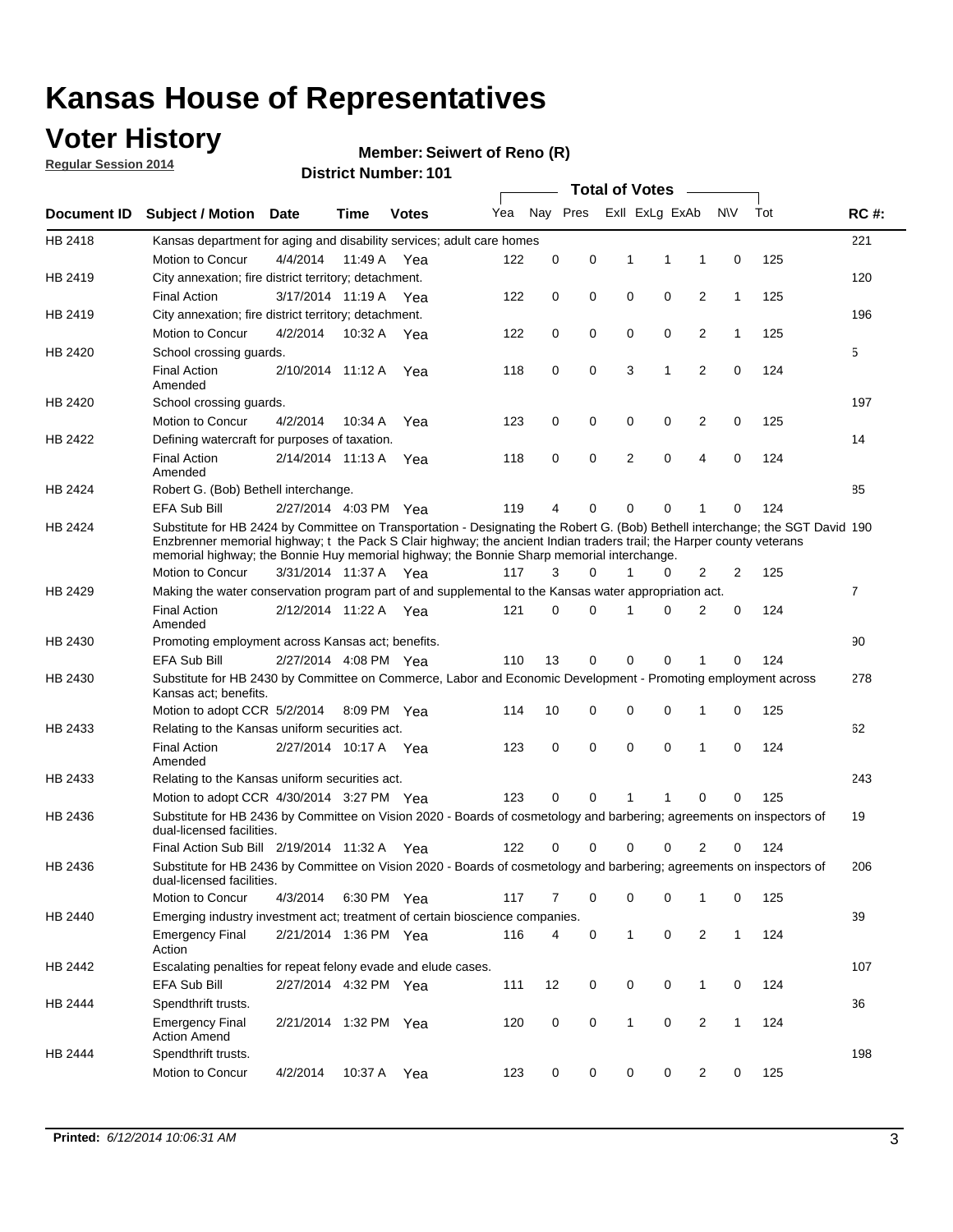#### **Voter History Regular Session 2014**

**Member: Seiwert of Reno (R)** 

|         |                                                                                                                                                                                                                                                                                                                                 |                       |      |              |     |    |             | <b>Total of Votes</b> |             |                |             |     |             |
|---------|---------------------------------------------------------------------------------------------------------------------------------------------------------------------------------------------------------------------------------------------------------------------------------------------------------------------------------|-----------------------|------|--------------|-----|----|-------------|-----------------------|-------------|----------------|-------------|-----|-------------|
|         | Document ID Subject / Motion Date                                                                                                                                                                                                                                                                                               |                       | Time | <b>Votes</b> | Yea |    | Nay Pres    | Exll ExLg ExAb        |             |                | N\V         | Tot | <b>RC#:</b> |
| HB 2445 | Allowing for criminal discovery materials to be provided to defendant or defendant's counsel.                                                                                                                                                                                                                                   |                       |      |              |     |    |             |                       |             |                |             |     | 63          |
|         | <b>Final Action</b><br>Amended                                                                                                                                                                                                                                                                                                  | 2/27/2014 10:19 A Yea |      |              | 123 | 0  | 0           | 0                     | 0           | 1              | 0           | 124 |             |
| HB 2446 | District courts; court trustee operations fund. judicial process; concerning sentencing dispositions, probation and postrelease<br>supervision; concerning expungement of driving under the influence and criminal refusal convictions; concerning trials,<br>conduct of jury after case is submitted.                          |                       |      |              |     |    |             |                       |             |                |             |     | 8           |
|         | <b>Final Action</b>                                                                                                                                                                                                                                                                                                             | 2/12/2014 11:23 A Yea |      |              | 121 | 0  | 0           |                       | 0           | 2              | 0           | 124 |             |
| HB 2446 | Senate Substitute for HB 2446 by Committee on Judiciary - Courts; allocating moneys from driver's license fees to judicial<br>branch nonjudicial salary adjustment fund; allowing chief justice to authorize expenditures from court trustee operations fund in<br>certain judicial districts; time limits for court decisions. |                       |      |              |     |    |             |                       |             |                |             |     | 239         |
|         | Motion to adopt CCR 4/30/2014 3:01 PM Yea                                                                                                                                                                                                                                                                                       |                       |      |              | 121 | 2  | 0           | $\mathbf 1$           |             | 0              | 0           | 125 |             |
| HB 2447 | Real property; trespass and liability.                                                                                                                                                                                                                                                                                          |                       |      |              |     |    |             |                       |             |                |             |     | 29          |
|         | <b>Final Action</b><br>Amended                                                                                                                                                                                                                                                                                                  | 2/21/2014 11:14 A Yea |      |              | 119 | 2  | $\mathbf 0$ | $\overline{1}$        | $\mathbf 0$ | 2              | 0           | 124 |             |
| HB 2447 | Real property; trespass and liability.                                                                                                                                                                                                                                                                                          |                       |      |              |     |    |             |                       |             |                |             |     | 202         |
|         | Motion to Adopt CCR 4/3/2014                                                                                                                                                                                                                                                                                                    |                       |      | 6:10 PM Yea  | 122 | 2  | 0           | $\mathbf 0$           | 0           | 1              | 0           | 125 |             |
| HB 2448 | Interference with judicial process.                                                                                                                                                                                                                                                                                             |                       |      |              |     |    |             |                       |             |                |             |     | 30          |
|         | <b>Final Action</b>                                                                                                                                                                                                                                                                                                             | 2/21/2014 11:16 A Yea |      |              | 121 | 0  | 0           | 1                     | 0           | $\overline{2}$ | 0           | 124 |             |
| HB 2448 | Senate Substitute for HB 2448 by Committee on Judiciary - Updating provisions relating to the Kansas bureau of<br>investigation's DNA database; amending the crime of interference with                                                                                                                                         |                       |      |              |     |    |             |                       |             |                |             |     | 240         |
|         | Motion to adopt CCR 4/30/2014 3:10 PM Yea                                                                                                                                                                                                                                                                                       |                       |      |              | 116 | 7  | 0           | 1                     | 1           | 0              | 0           | 125 |             |
| HB 2451 | Electric utilities; creating the electric highway fee.                                                                                                                                                                                                                                                                          |                       |      |              |     |    |             |                       |             |                |             |     | 96          |
|         | <b>EFA Sub Bill</b>                                                                                                                                                                                                                                                                                                             | 2/27/2014 4:18 PM Yea |      |              | 64  | 59 | 0           | $\mathbf 0$           | 0           | 1              | 0           | 124 |             |
| HB 2451 | Substitute for HB 2451 by Committee on Transportation - Increasing registration fees for electric vehicles.                                                                                                                                                                                                                     |                       |      |              |     |    |             |                       |             |                |             |     | 207         |
|         | Motion to Concur                                                                                                                                                                                                                                                                                                                | 4/3/2014              |      | 6:34 PM Yea  | 94  | 30 | 0           | $\Omega$              | 0           |                | 0           | 125 |             |
| HB 2452 | Substitute for HB 2452 by Committee on Transportation - Distinctive license plates; donate life, disabled veterans, rotary<br>international, Kansas horse council.                                                                                                                                                              |                       |      |              |     |    |             |                       |             |                |             |     | 41          |
|         | <b>EFA Sub Bill</b>                                                                                                                                                                                                                                                                                                             | 2/21/2014 1:39 PM Yea |      |              | 120 | 0  | 0           |                       | 0           | 2              | 1           | 124 |             |
| HB 2452 | Substitute for HB 2452 by Committee on Transportation - Distinctive license plates; donate life, disabled veterans, rotary<br>international, Kansas horse council, motorcycles.                                                                                                                                                 |                       |      |              |     |    |             |                       |             |                |             |     | 208         |
|         | Motion to Concur                                                                                                                                                                                                                                                                                                                | 4/3/2014              |      | 6:37 PM Yea  | 123 | 1  | 0           | $\mathbf 0$           | 0           | 1              | 0           | 125 |             |
| HB 2453 | Protecting religious freedom regarding marriage.                                                                                                                                                                                                                                                                                |                       |      |              |     |    |             |                       |             |                |             |     | 9           |
|         | <b>Final Action</b><br>Amended                                                                                                                                                                                                                                                                                                  | 2/12/2014 11:28 A Yea |      |              | 72  | 49 | 0           | 1                     | $\Omega$    | $\overline{2}$ | 0           | 124 |             |
| HB 2455 | Property tax exemption for certain utility systems located on military installation.                                                                                                                                                                                                                                            |                       |      |              |     |    |             |                       |             |                |             |     | 108         |
|         | <b>Emergency Final</b><br><b>Action Amend</b>                                                                                                                                                                                                                                                                                   | 3/6/2014              |      | 11:23 A Yea  | 119 | 1  | 0           | 2                     | 1           | 2              | 0           | 125 |             |
| HB 2456 | Property taxation; defining commercial and industrial machinery and equipment; motor vehicles, members of military service<br>and active guard and reservists.                                                                                                                                                                  |                       |      |              |     |    |             |                       |             |                |             |     | 49          |
|         | <b>Final Action</b><br>Amended                                                                                                                                                                                                                                                                                                  | 2/26/2014 11:32 A Yea |      |              | 100 | 23 | 0           | 0                     | 0           | 1              | 0           | 124 |             |
| HB 2463 | Creating civil liability for acts of terrorism; forfeiture of property related to violations of certain criminal acts.                                                                                                                                                                                                          |                       |      |              |     |    |             |                       |             |                |             |     | 50          |
|         | <b>Final Action</b><br>Amended                                                                                                                                                                                                                                                                                                  | 2/26/2014 11:33 A Yea |      |              | 123 | 0  | 0           | 0                     | 0           | $\mathbf{1}$   | $\mathbf 0$ | 124 |             |
| HB 2463 | Creating civil liability for acts of terrorism; forfeiture of property related to violations of certain criminal acts.                                                                                                                                                                                                          |                       |      |              |     |    |             |                       |             |                |             |     | 194         |
|         | Motion to Concur                                                                                                                                                                                                                                                                                                                | 4/1/2014              |      | 10:46 A Yea  | 123 | 0  | 0           | 1                     | 0           | 1              | 0           | 125 |             |
| HB 2464 | Allowing banks, trust companies and savings and loans to claim the expensing deduction for privilege tax filers under the<br>Kansas income tax act.                                                                                                                                                                             |                       |      |              |     |    |             |                       |             |                |             |     | 15          |
|         | <b>Final Action</b><br>Amended                                                                                                                                                                                                                                                                                                  | 2/14/2014 11:14 A Yea |      |              | 118 | 0  | 0           | 2                     | 0           | 4              | 0           | 124 |             |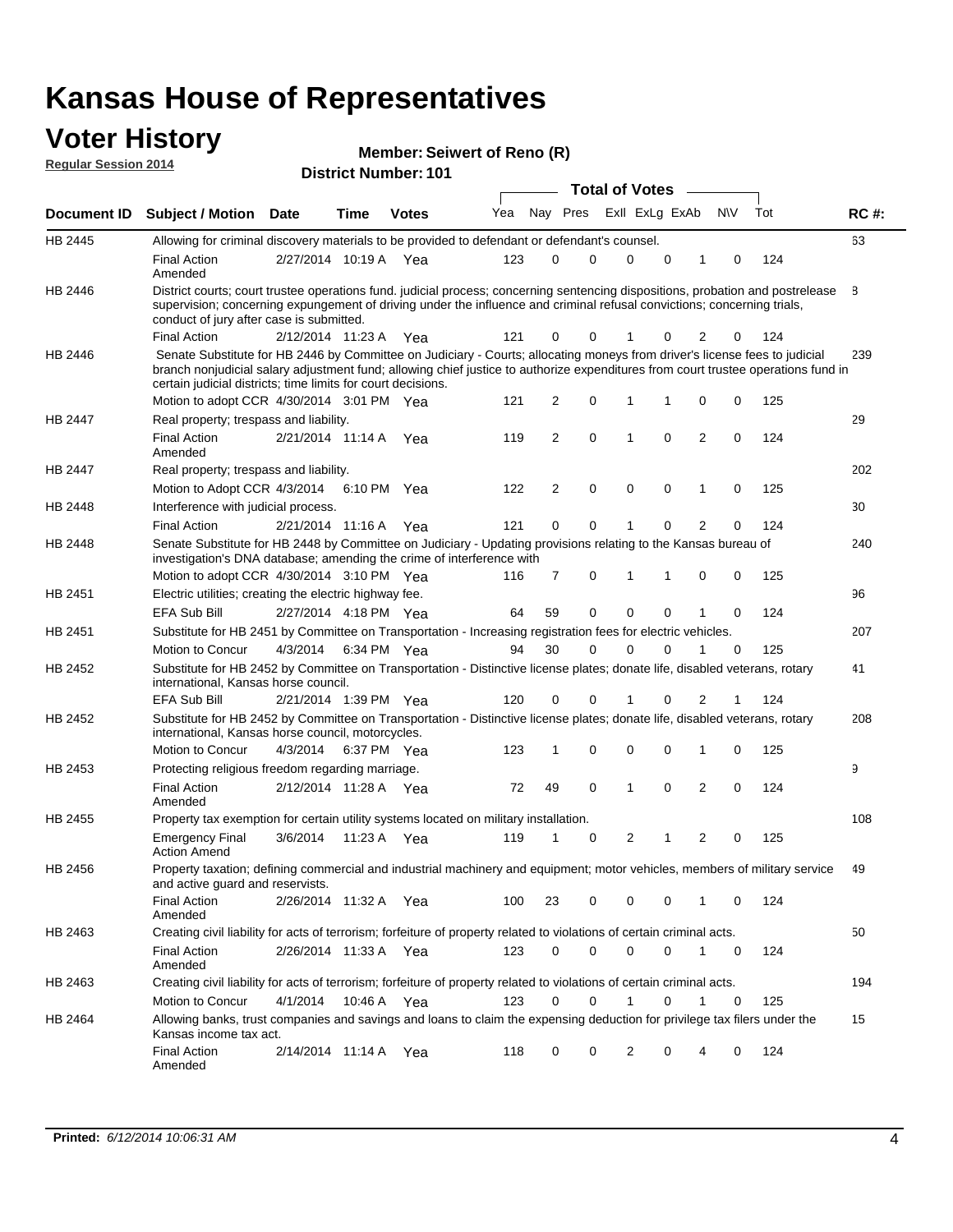### **Voter History**

**Regular Session 2014**

#### **Member: Seiwert of Reno (R)**

|                                                                                                                       |                                                                                                                                                                             |                        |      |              |     |                |             | <b>Total of Votes</b> |             |                |             |     |             |
|-----------------------------------------------------------------------------------------------------------------------|-----------------------------------------------------------------------------------------------------------------------------------------------------------------------------|------------------------|------|--------------|-----|----------------|-------------|-----------------------|-------------|----------------|-------------|-----|-------------|
|                                                                                                                       | Document ID Subject / Motion Date                                                                                                                                           |                        | Time | <b>Votes</b> | Yea |                | Nay Pres    | Exll ExLg ExAb        |             |                | N\V         | Tot | <b>RC#:</b> |
| HB 2466                                                                                                               | Relating to administrative procedure; judicial review.                                                                                                                      |                        |      |              |     |                |             |                       |             |                |             |     | 37          |
|                                                                                                                       | <b>Emergency Final</b><br><b>Action Amend</b>                                                                                                                               | 2/21/2014 1:33 PM Yea  |      |              | 118 | 2              | 0           | 1                     | 0           | 2              | 1           | 124 |             |
| HB 2470<br>HB 2475<br>HB 2478<br>HB 2479<br>HB 2479<br>HB 2480<br>HB 2480<br>HB 2482<br>HB 2482<br>HB 2487<br>HB 2487 | Purchasing authority for certain insurance by the state board of regents for state educational institutions.                                                                |                        |      |              |     |                |             |                       |             |                |             |     | 16          |
|                                                                                                                       | <b>Final Action</b>                                                                                                                                                         | 2/17/2014 11:20 A Yea  |      |              | 120 | 0              | 0           | 3                     | $\mathbf 0$ | 1              | 0           | 124 |             |
|                                                                                                                       | Personal financial literacy program as a requirement for high school graduation.                                                                                            |                        |      |              |     |                |             |                       |             |                |             |     | 126         |
|                                                                                                                       | <b>Final Action</b><br>Amended                                                                                                                                              | 3/19/2014 11:22 A ExLg |      |              | 110 | 12             | 0           | 0                     | 1           | 2              | 0           | 125 |             |
|                                                                                                                       | Venue for crimes committed with an electronic device.                                                                                                                       |                        |      |              |     |                |             |                       |             |                |             |     | 51          |
|                                                                                                                       | <b>Final Action</b>                                                                                                                                                         | 2/26/2014 11:34 A      |      | Yea          | 123 | 0              | 0           | $\Omega$              | $\mathbf 0$ | 1              | 0           | 124 |             |
|                                                                                                                       | Removing 2015 sunset provision from law requiring ignition interlock device after first test failure or alcohol or drug-related<br>conviction.                              |                        |      |              |     |                |             |                       |             |                |             |     | 115         |
|                                                                                                                       | <b>Final Action</b><br>Amended                                                                                                                                              | 3/14/2014 11:14 A      |      | Yea          | 117 | 0              | 0           | 2                     | 1           | 4              | 1           | 125 |             |
|                                                                                                                       | Removing 2015 sunset provision from law requiring ignition interlock device after first test failure or alcohol or drug-related<br>conviction.                              |                        |      |              |     |                |             |                       |             |                |             |     | 210         |
|                                                                                                                       | Motion to Concur                                                                                                                                                            | 4/3/2014               |      | 6:47 PM Yea  | 122 | $\overline{2}$ | 0           | 0                     | $\mathbf 0$ | 1              | 0           | 125 |             |
|                                                                                                                       | Repealing the review of TeleKansas I.                                                                                                                                       |                        |      |              |     |                |             |                       |             |                |             |     | 64          |
|                                                                                                                       | <b>Final Action</b><br>Amended                                                                                                                                              | 2/27/2014 10:20 A      |      | Yea          | 123 | 0              | 0           | $\mathbf 0$           | $\mathbf 0$ | 1              | 0           | 124 |             |
|                                                                                                                       | Repealing the review of TeleKansas I.                                                                                                                                       |                        |      |              |     |                |             |                       |             |                |             |     | 250         |
|                                                                                                                       | Motion to Concur                                                                                                                                                            | 5/1/2014               |      | 1:54 PM Yea  | 123 | 1              | 0           | 0                     | 0           | 0              | 1           | 125 |             |
|                                                                                                                       | Authority of state corporation commission to intervene in court proceedings.                                                                                                |                        |      |              |     |                |             |                       |             |                |             |     | 65          |
|                                                                                                                       | <b>Final Action</b><br>Amended                                                                                                                                              | 2/27/2014 10:21 A      |      | Yea          | 121 | 2              | 0           | 0                     | 0           | 1              | 0           | 124 |             |
|                                                                                                                       | Senate Substitute for HB 2482 by Committee on Utilities - Creating the energy efficiency investment act.                                                                    |                        |      |              |     |                |             |                       |             |                |             |     | 211         |
|                                                                                                                       | Motion to Concur                                                                                                                                                            | 4/3/2014 7:02 PM Yea   |      |              | 99  | 25             | 0           | 0                     | $\mathbf 0$ | 1              | 0           | 125 |             |
|                                                                                                                       | Construction of electric transmission lines and certificates of public convenience and necessity.                                                                           |                        |      |              |     |                |             |                       |             |                |             |     | 66          |
|                                                                                                                       | <b>Final Action</b><br>Amended                                                                                                                                              | 2/27/2014 10:22 A Yea  |      |              | 113 | 10             | 0           | 0                     | 0           | 1              | 0           | 124 |             |
|                                                                                                                       | Relating to the powers and duties of the state corporation commission; construction of electric transmission lines and<br>certificates of public convenience and necessity. |                        |      |              |     |                |             |                       |             |                |             |     | 254         |
|                                                                                                                       | Sub motion to concur 5/1/2014                                                                                                                                               |                        |      | 4:36 PM Yea  | 117 | 8              | 0           | 0                     | 0           | 0              | 0           | 125 |             |
| <b>HB 2488</b>                                                                                                        | Kansas electric transmission authority and the purpose and composition of the authority.                                                                                    |                        |      |              |     |                |             |                       |             |                |             |     | 10          |
|                                                                                                                       | <b>Final Action</b><br>Amended                                                                                                                                              | 2/12/2014 11:30 A      |      | Yea          | 108 | 13             | 0           | 1                     | 0           | 2              | 0           | 124 |             |
| HB 2488                                                                                                               | Kansas electric transmission authority and the purpose and composition of the authority.                                                                                    |                        |      |              |     |                |             |                       |             |                |             |     | 158         |
|                                                                                                                       | Motion to Concur                                                                                                                                                            | 3/25/2014 10:43 A      |      | Yea          | 107 | 15             | 0           | 1                     | 0           | 2              | 0           | 125 |             |
| HB 2489                                                                                                               | Legislative review of exceptions to disclosure of public records.                                                                                                           |                        |      |              |     |                |             |                       |             |                |             |     | 67          |
|                                                                                                                       | <b>Final Action</b><br>Amended                                                                                                                                              | 2/27/2014 10:23 A Yea  |      |              | 122 | $\mathbf 1$    | 0           | 0                     | 0           | 1              | 0           | 124 |             |
| HB 2490                                                                                                               | Criminal procedure; conduct of jury after case is submitted.                                                                                                                |                        |      |              |     |                |             |                       |             |                |             |     | 31          |
|                                                                                                                       | <b>Final Action</b><br>Amended                                                                                                                                              | 2/21/2014 11:17 A Yea  |      |              | 121 | 0              | 0           | $\mathbf{1}$          | 0           | 2              | $\mathbf 0$ | 124 |             |
| HB 2490                                                                                                               | Capital murder; attempt; murder in the first degree; sentencing.                                                                                                            |                        |      |              |     |                |             |                       |             |                |             |     | 241         |
|                                                                                                                       | Motion to adopt CCR 4/30/2014 3:16 PM Yea                                                                                                                                   |                        |      |              | 123 | 0              | 0           | $\mathbf{1}$          | 1           | 0              | 0           | 125 |             |
| HB 2491                                                                                                               | Kansas tort claims act; attorney may appear in small claims action.                                                                                                         |                        |      |              |     |                |             |                       |             |                |             |     | 20          |
|                                                                                                                       | <b>Final Action</b><br>Amended                                                                                                                                              | 2/19/2014 11:34 A Yea  |      |              | 120 | $\overline{2}$ | 0           | 0                     | 0           | $\overline{2}$ | 0           | 124 |             |
| HB 2491                                                                                                               | Kansas tort claims act; attorney may appear in small claims action.                                                                                                         |                        |      |              |     |                |             |                       |             |                |             |     | 199         |
|                                                                                                                       | Motion to Concur                                                                                                                                                            | 4/2/2014               |      | 10:40 A Yea  | 121 | 2              | $\mathbf 0$ | 0                     | 0           | 2              | 0           | 125 |             |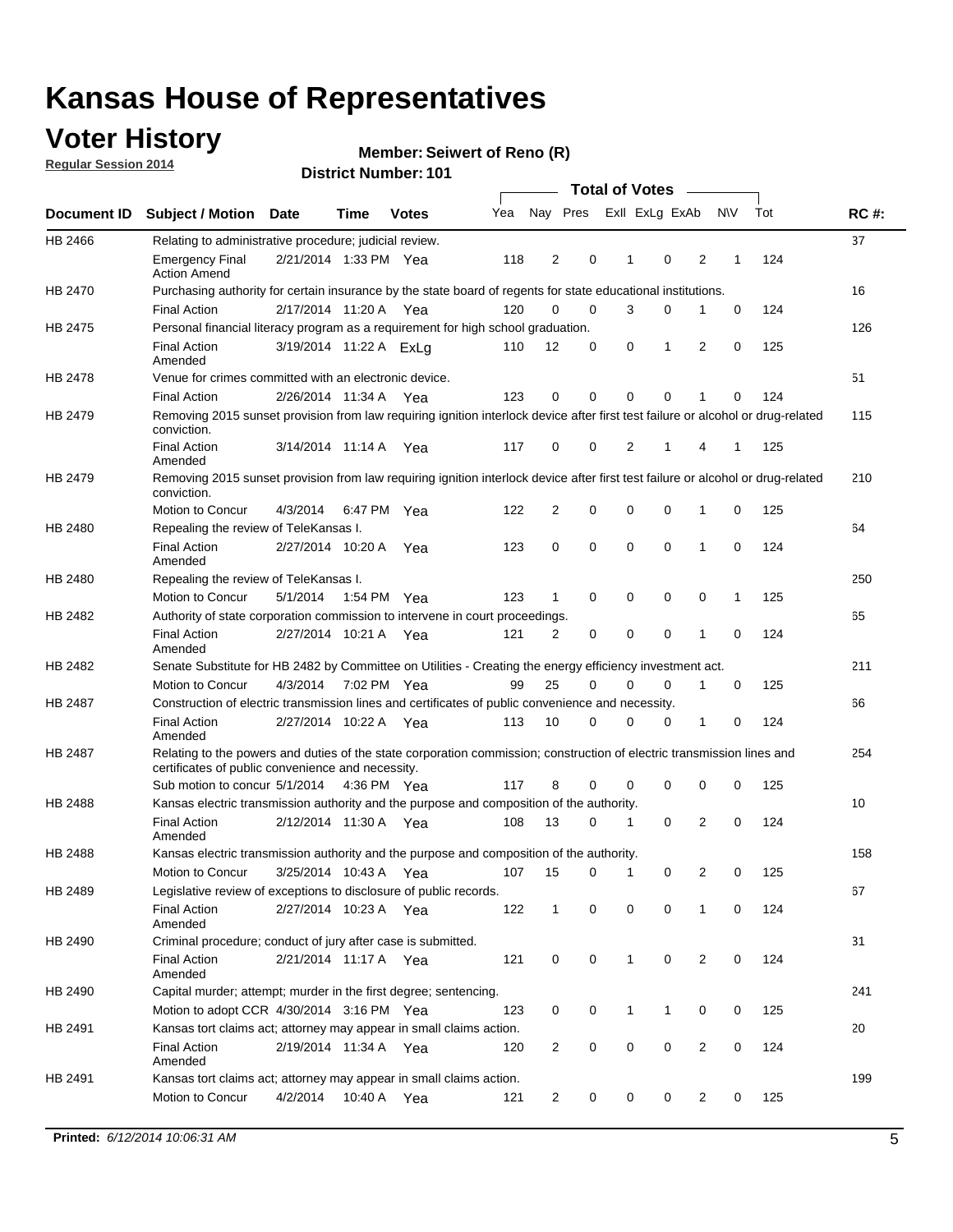### **Voter History**

**Regular Session 2014**

#### **Member: Seiwert of Reno (R)**

|             | <b>DISTRICT MAILINGL. TO L</b><br>Total of Votes –                                                                                                                                                                                                     |                       |             |              |     |             |          |  |             |                |                |          |     |             |
|-------------|--------------------------------------------------------------------------------------------------------------------------------------------------------------------------------------------------------------------------------------------------------|-----------------------|-------------|--------------|-----|-------------|----------|--|-------------|----------------|----------------|----------|-----|-------------|
| Document ID | <b>Subject / Motion Date</b>                                                                                                                                                                                                                           |                       | <b>Time</b> | <b>Votes</b> | Yea |             | Nay Pres |  |             | Exll ExLg ExAb | N\V            |          | Tot | <b>RC#:</b> |
| HB 2493     | Relating to surety regulation, appearance bonds and unlawful sexual relations.                                                                                                                                                                         |                       |             |              |     |             |          |  |             |                |                |          |     | 23          |
|             | <b>Final Action</b><br>Amended                                                                                                                                                                                                                         | 2/20/2014 11:14 A Yea |             |              | 113 | 10          | 0        |  | $\mathbf 0$ | $\mathbf 0$    | $\mathbf 0$    | 1        | 124 |             |
| HB 2495     | Concerning sentencing dispositions, probation and postrelease supervision.                                                                                                                                                                             |                       |             |              |     |             |          |  |             |                |                |          |     | 24          |
|             | <b>Final Action</b><br>Amended                                                                                                                                                                                                                         | 2/20/2014 11:17 A     |             | Yea          | 122 | 1           | 0        |  | 0           | 0              | $\mathbf 0$    | 1        | 124 |             |
| HB 2501     | Human trafficking and related crimes; penalties for buying sexual relations; records and reporting by courts; staff secure facility 25<br>requirements.                                                                                                |                       |             |              |     |             |          |  |             |                |                |          |     |             |
|             | <b>Final Action</b><br>Amended                                                                                                                                                                                                                         | 2/20/2014 11:18 A Yea |             |              | 123 | 0           | 0        |  | 0           | $\Omega$       | $\Omega$       | 1        | 124 |             |
| HB 2502     | Allowing victim notification on status change of person confined.                                                                                                                                                                                      |                       |             |              |     |             |          |  |             |                |                |          |     | 26          |
|             | <b>Final Action</b>                                                                                                                                                                                                                                    | 2/20/2014 11:20 A Yea |             |              | 123 | $\Omega$    | 0        |  | 0           | 0              | 0              |          | 124 |             |
| HB 2503     | Substitute for HB 2503 by Committee on Federal and State Affairs -- Carrying of concealed handguns by law enforcement<br>officers.                                                                                                                     |                       |             |              |     |             |          |  |             |                |                |          |     | 230         |
|             | Final Action Sub Bill 4/5/2014                                                                                                                                                                                                                         |                       | 10:22A      | Yea          | 119 | 1           | 0        |  | 0           | $\Omega$       |                |          | 125 |             |
| HB 2504     | Repealing outdated provisions relating to the purchase of certain real estate by the department of corrections.                                                                                                                                        |                       |             |              |     |             |          |  |             |                |                |          |     | 18          |
|             | <b>Final Action</b>                                                                                                                                                                                                                                    | 2/19/2014 11:31 A     |             | Yea          | 122 | $\Omega$    | $\Omega$ |  | $\Omega$    | 0              | 2              | 0        | 124 |             |
| HB 2506     | Repealing K.S.A. 72-60b03, the effective date of the midwestern higher education compact act.                                                                                                                                                          |                       |             |              |     |             |          |  |             |                |                |          |     | 52          |
|             | <b>Final Action</b>                                                                                                                                                                                                                                    | 2/26/2014 11:35 A Yea |             |              | 122 | 1           | 0        |  | $\mathbf 0$ | 0              | 1              | 0        | 124 |             |
| HB 2506     | Senate Substitute for HB 2506 by Committee on Ways and Means - Education; appropriations for FY 2014 and FY 2015 for<br>various state agencies; amendments concerning postsecondary education; amendments to provisions relating to school<br>finance. |                       |             |              |     |             |          |  |             |                |                |          |     | 238         |
|             | Motion to Adopt CCR 4/6/2014                                                                                                                                                                                                                           |                       | 9:45 PM Yea |              | 63  | 57          | 0        |  | 0           | 0              | 4              | 1        | 125 |             |
| HB 2509     | Emergency medical services amendments.                                                                                                                                                                                                                 |                       |             |              |     |             |          |  |             |                |                |          |     | 101         |
|             | <b>Emergency Final</b><br><b>Action Amend</b>                                                                                                                                                                                                          | 2/27/2014 4:24 PM Yea |             |              | 123 | $\mathbf 0$ | $\Omega$ |  | $\Omega$    | $\Omega$       | 1              | $\Omega$ | 124 |             |
| HB 2510     | Pharmacists and pharmacies; pharmacy technicians; registration and grounds for denial of registration.                                                                                                                                                 |                       |             |              |     |             |          |  |             |                |                |          |     | 84          |
|             | <b>Emergency Final</b><br>Action                                                                                                                                                                                                                       | 2/27/2014 4:01 PM Nay |             |              | 71  | 52          | 0        |  | 0           | $\Omega$       | 1              | 0        | 124 |             |
| HB 2511     | Liability for property tax on personal property; sale or abandonment of personal property.                                                                                                                                                             |                       |             |              |     |             |          |  |             |                |                |          |     | 27          |
|             | <b>Final Action</b>                                                                                                                                                                                                                                    | 2/20/2014 11:21 A Yea |             |              | 123 | $\Omega$    | 0        |  | 0           | $\mathbf 0$    | 1              | 0        | 124 |             |
| HB 2514     | Exemption for Federal Home Loan Bank in certain insolvency proceedings involving insurance companies.                                                                                                                                                  |                       |             |              |     |             |          |  |             |                |                |          |     | 2           |
|             | <b>Final Action</b>                                                                                                                                                                                                                                    | 2/10/2014 11:08 A     |             | Yea          | 118 | $\Omega$    | 0        |  | 3           | 1              | $\overline{2}$ | 0        | 124 |             |
| HB 2515     | Insurance; confidentiality of work papers from analysis of analysis of financial regulation or market regulation of insurance<br>company or affiliates.                                                                                                |                       |             |              |     |             |          |  |             |                |                |          |     | 82          |
|             | <b>Emergency Final</b><br>Action                                                                                                                                                                                                                       | 2/27/2014 3:58 PM Yea |             |              | 123 | 0           | 0        |  | 0           | 0              | 1              | 0        | 124 |             |
| HB 2515     | Updating statutory references and making corresponding changes due to Executive Reorganization Order No. 41.                                                                                                                                           |                       |             |              |     |             |          |  |             |                |                |          |     | 269         |
|             | Motion to Adopt CCR 5/2/2014 3:31 PM Yea                                                                                                                                                                                                               |                       |             |              | 118 | 4           | 0        |  | 0           | 1              | 1              | 1        | 125 |             |
| HB 2516     | Amendments relating to health care provider liability insurance and to companies organized to provide such insurance.                                                                                                                                  |                       |             |              |     |             |          |  |             |                |                |          |     | 3           |
|             | <b>Final Action</b><br>Amended                                                                                                                                                                                                                         | 2/10/2014 11:10 A Yea |             |              | 118 | 0           | 0        |  | 3           | 1              | 2              | 0        | 124 |             |
| HB 2516     | Amendments relating to health care provider liability insurance and to companies organized to provide such insurance.                                                                                                                                  |                       |             |              |     |             |          |  |             |                |                |          |     | 191         |
|             | Motion to Concur                                                                                                                                                                                                                                       | 3/31/2014 11:40 A Yea |             |              | 121 | 0           | 0        |  | 1           | 0              | 2              | 1        | 125 |             |
| HB 2518     | Relating to ballot language statements.                                                                                                                                                                                                                |                       |             |              |     |             |          |  |             |                |                |          |     | 40          |
|             | <b>Emergency Final</b><br><b>Action Amend</b>                                                                                                                                                                                                          | 2/21/2014 1:37 PM Yea |             |              | 116 | 4           | 0        |  | 1           | 0              | 2              | 1        | 124 |             |
| HB 2525     | Kansas money transmitter act concerning change of controlling interest and notification.                                                                                                                                                               |                       |             |              |     |             |          |  |             |                |                |          |     | 32          |
|             | <b>Final Action</b>                                                                                                                                                                                                                                    | 2/21/2014 11:18 A Yea |             |              | 105 | 16          | 0        |  | 1           | 0              | 2              | 0        | 124 |             |
| HB 2525     | Kansas money transmitter act concerning change of controlling interest and notification.                                                                                                                                                               |                       |             |              |     |             |          |  |             |                |                |          |     | 252         |
|             | Motion to Concur                                                                                                                                                                                                                                       | 5/1/2014              | 1:59 PM Yea |              | 112 | 13          | 0        |  | 0           | 0              | 0              | 0        | 125 |             |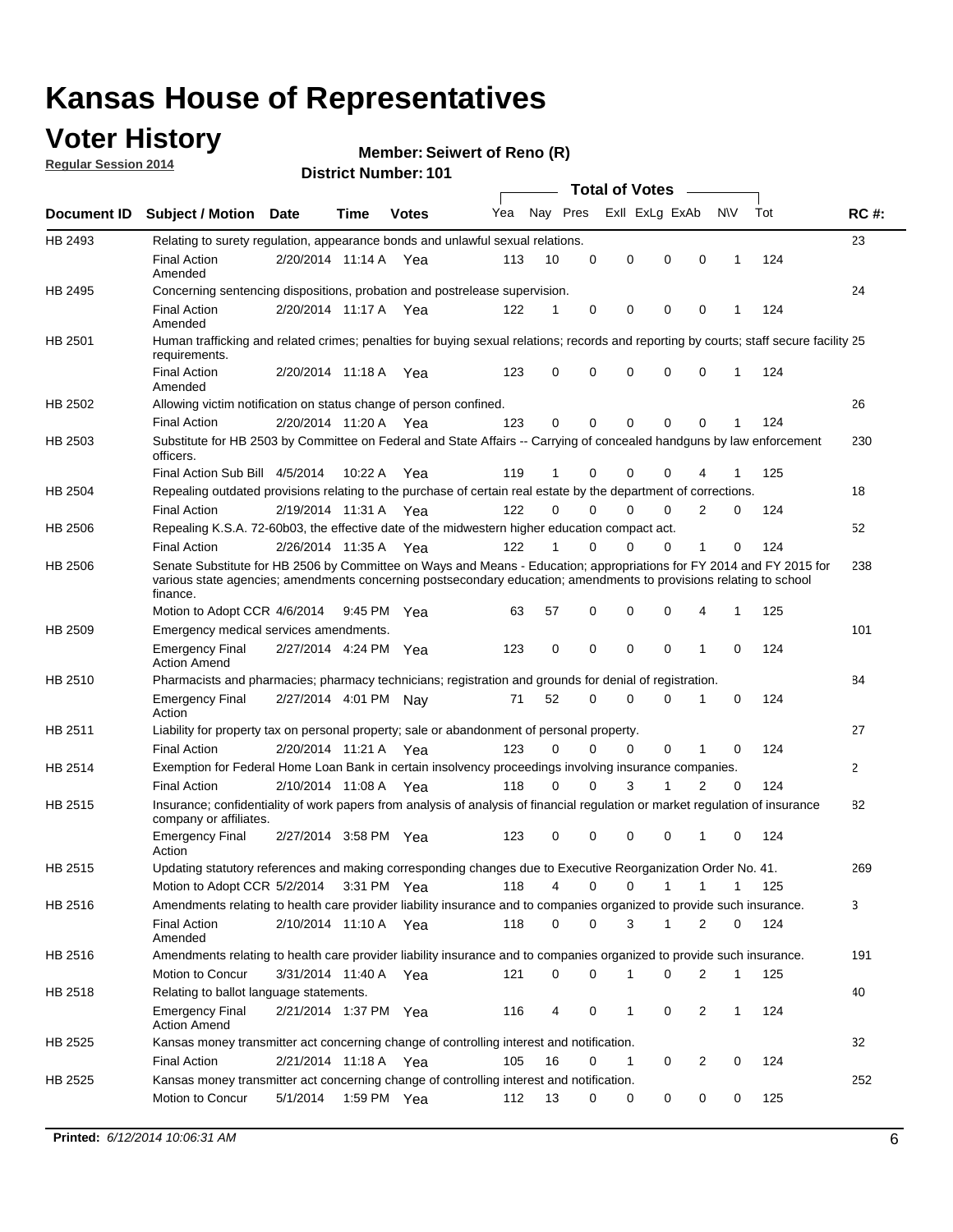#### **Voter History Regular Session 2014**

**Member: Seiwert of Reno (R)** 

|                    | <b>Total of Votes</b>                                                                                                                                                                                                                                                                                                                     |                       |             |              |     |    |                         |              |          |                |              |     |             |
|--------------------|-------------------------------------------------------------------------------------------------------------------------------------------------------------------------------------------------------------------------------------------------------------------------------------------------------------------------------------------|-----------------------|-------------|--------------|-----|----|-------------------------|--------------|----------|----------------|--------------|-----|-------------|
| <b>Document ID</b> | <b>Subject / Motion Date</b>                                                                                                                                                                                                                                                                                                              |                       | Time        | <b>Votes</b> | Yea |    | Nay Pres ExII ExLg ExAb |              |          |                | N\V          | Tot | <b>RC#:</b> |
| HB 2533            | Changing interest credit amounts, member distributions upon termination or death and retirement annuities under the KPERS 42<br>Act of 2015.                                                                                                                                                                                              |                       |             |              |     |    |                         |              |          |                |              |     |             |
|                    | <b>Emergency Final</b><br><b>Action Amend</b>                                                                                                                                                                                                                                                                                             | 2/21/2014 1:40 PM Yea |             |              | 94  | 26 | 0                       | 1            | 0        | 2              | 1            | 124 |             |
| HB 2537            | Eliminating font size and type requirement for disclosure statements contained in insurance contracts and explanatory                                                                                                                                                                                                                     |                       |             |              |     |    |                         |              |          |                |              |     | 81          |
|                    | materials printed in any language other than English.<br><b>Emergency Final</b>                                                                                                                                                                                                                                                           | 2/27/2014 3:56 PM Yea |             |              | 119 | 4  | 0                       | 0            | 0        | 1              | 0            | 124 |             |
|                    | Action                                                                                                                                                                                                                                                                                                                                    |                       |             |              |     |    |                         |              |          |                |              |     |             |
| HB 2537            | Insurance; eliminating font and type requirements for certain non-English insurance documents; confidentiality of certain<br>documents; continuation of health insurance for spouse and children of certain emergency personnel and employees of the<br>department of corrections; purchase of certain insurance by the state fair board. |                       |             |              |     |    |                         |              |          |                |              |     | 249         |
|                    | Motion to adopt CCR 4/30/2014 3:58 PM Yea                                                                                                                                                                                                                                                                                                 |                       |             |              | 122 | 0  | 0                       | 1            | 1        | $\mathbf 0$    | 1            | 125 |             |
| HB 2538            | Giving landowner right of first refusal for antlers of deer illegally shot on landowner's property.                                                                                                                                                                                                                                       |                       |             |              |     |    |                         |              |          |                |              |     | 102         |
|                    | <b>Emergency Final</b><br><b>Action Amend</b>                                                                                                                                                                                                                                                                                             | 2/27/2014 4:26 PM Yea |             |              | 106 | 17 | 0                       | 0            | 0        | 1              | 0            | 124 |             |
| HB 2541            | Substitute for HB2541 by Committee on Local Government—plastic bottles and containers; labeling; solid waste landfill<br>restrictions.                                                                                                                                                                                                    |                       |             |              |     |    |                         |              |          |                |              |     | 121         |
|                    | Final Action Sub Bill 3/17/2014 11:21 A Yea                                                                                                                                                                                                                                                                                               |                       |             |              | 102 | 21 | 0                       | 0            | 0        | 2              | 0            | 125 |             |
| HB 2542            | Property tax exemption for amateur-built aircraft.                                                                                                                                                                                                                                                                                        |                       |             |              |     |    |                         |              |          |                |              |     | 112         |
|                    | <b>Final Action</b><br>Amended                                                                                                                                                                                                                                                                                                            | 3/13/2014 11:22 A Yea |             |              | 116 | 4  | 0                       | 1            | 1        | 2              | 1            | 125 |             |
| HB 2544            | Authorizing postsecondary educational institutions to enter into the state authorization reciprocity agreement to provide<br>distance education.                                                                                                                                                                                          |                       |             |              |     |    |                         |              |          |                |              |     | 17          |
|                    | <b>Final Action</b>                                                                                                                                                                                                                                                                                                                       | 2/17/2014 11:21 A Yea |             |              | 120 | 0  | 0                       | 3            | 0        | 1              | 0            | 124 |             |
| HB 2545            | Extending sunset date on certain agriculture fees from July 1, 2015, to July 1, 2019.                                                                                                                                                                                                                                                     |                       |             |              |     |    |                         |              |          |                |              |     | 68          |
|                    | <b>Final Action</b><br>Amended                                                                                                                                                                                                                                                                                                            | 2/27/2014 10:25 A Yea |             |              | 99  | 24 | 0                       | $\mathbf 0$  | $\Omega$ | 1              | 0            | 124 |             |
| HB 2547            | Changing the map copy requirement in mining permit application.                                                                                                                                                                                                                                                                           |                       |             |              |     |    |                         |              |          |                |              |     | 53          |
|                    | <b>Final Action</b>                                                                                                                                                                                                                                                                                                                       | 2/26/2014 11:36 A     |             | Yea          | 123 | 0  | 0                       | 0            | 0        | 1              | 0            | 124 |             |
| HB 2548            | Creating the water program management fund and transferring the air quality fee fund.                                                                                                                                                                                                                                                     |                       |             |              |     |    |                         |              |          |                |              |     | 46          |
|                    | <b>Emergency Final</b><br>Action                                                                                                                                                                                                                                                                                                          | 2/21/2014 1:46 PM Yea |             |              | 119 | 1  | 0                       | 1            | 0        | 2              | 1            | 124 |             |
| HB 2549            | Allowing burial of hazardous waste on-site.                                                                                                                                                                                                                                                                                               |                       |             |              |     |    |                         |              |          |                |              |     | 54          |
|                    | <b>Final Action</b>                                                                                                                                                                                                                                                                                                                       | 2/26/2014 11:38 A     |             | Yea          | 123 | 0  | $\mathbf 0$             | $\mathbf 0$  | 0        | 1              | 0            | 124 |             |
| HB 2550            | Repeal of the atmospheric mercury deposition monitoring network.                                                                                                                                                                                                                                                                          |                       |             |              |     |    |                         |              |          |                |              |     | 33          |
|                    | <b>Final Action</b>                                                                                                                                                                                                                                                                                                                       | 2/21/2014 11:20 A Yea |             |              | 92  | 29 | 0                       | $\mathbf{1}$ | 0        | $\overline{2}$ | 0            | 124 |             |
| HB 2551            | Repealing regulation of PCB disposal facilities.                                                                                                                                                                                                                                                                                          |                       |             |              |     |    |                         |              |          |                |              |     | 47          |
|                    | <b>Emergency Final</b><br>Action Amend                                                                                                                                                                                                                                                                                                    | 2/21/2014 1:47 PM Yea |             |              | 100 | 20 | 0                       | $\mathbf{1}$ | 0        | $\overline{2}$ | 1            | 124 |             |
| HB 2551            | Repealing the regulation of PCB disposal facilities; making changes to the atmospheric mercury deposition monitoring network 271<br>and the disposal of plastic bottles, containers and solid waste.                                                                                                                                      |                       |             |              |     |    |                         |              |          |                |              |     |             |
|                    | Motion to Adopt CCR 5/2/2014                                                                                                                                                                                                                                                                                                              |                       | 3:45 PM Yea |              | 105 | 17 | 0                       | 0            | 1        | 1              | $\mathbf{1}$ | 125 |             |
| HB 2552            | Managed care organizations, prompt payment.                                                                                                                                                                                                                                                                                               |                       |             |              |     |    |                         |              |          |                |              |     | 69          |
|                    | <b>Final Action</b><br>Amended                                                                                                                                                                                                                                                                                                            | 2/27/2014 10:26 A Yea |             |              | 123 | 0  | 0                       | 0            | 0        | 1              | 0            | 124 |             |
| HB 2552            | Kansas medical assistance program; managed care organizations; consent for expansion of certain medicaid services.                                                                                                                                                                                                                        |                       |             |              |     |    |                         |              |          |                |              |     | 225         |
|                    | Motion to Concur                                                                                                                                                                                                                                                                                                                          | 4/4/2014              | 6:13 PM Yea |              | 68  | 54 | 0                       | 0            | 1        | 2              | 0            | 125 |             |
| HB 2553            | Health care compact.                                                                                                                                                                                                                                                                                                                      |                       |             |              |     |    |                         |              |          |                |              |     | 141         |
|                    | <b>Final Action</b>                                                                                                                                                                                                                                                                                                                       | 3/24/2014 10:15 A     |             | Yea          | 74  | 48 | 0                       | 0            | 0        | 3              | 0            | 125 |             |
| HB 2555            | Release of information in support of arrest warrants and search warrants.                                                                                                                                                                                                                                                                 |                       |             |              |     |    |                         |              |          |                |              |     | 86          |
|                    | <b>Emergency Final</b><br><b>Action Amend</b>                                                                                                                                                                                                                                                                                             | 2/27/2014 4:04 PM Nay |             |              | 113 | 10 | 0                       | 0            | 0        | 1              | 0            | 124 |             |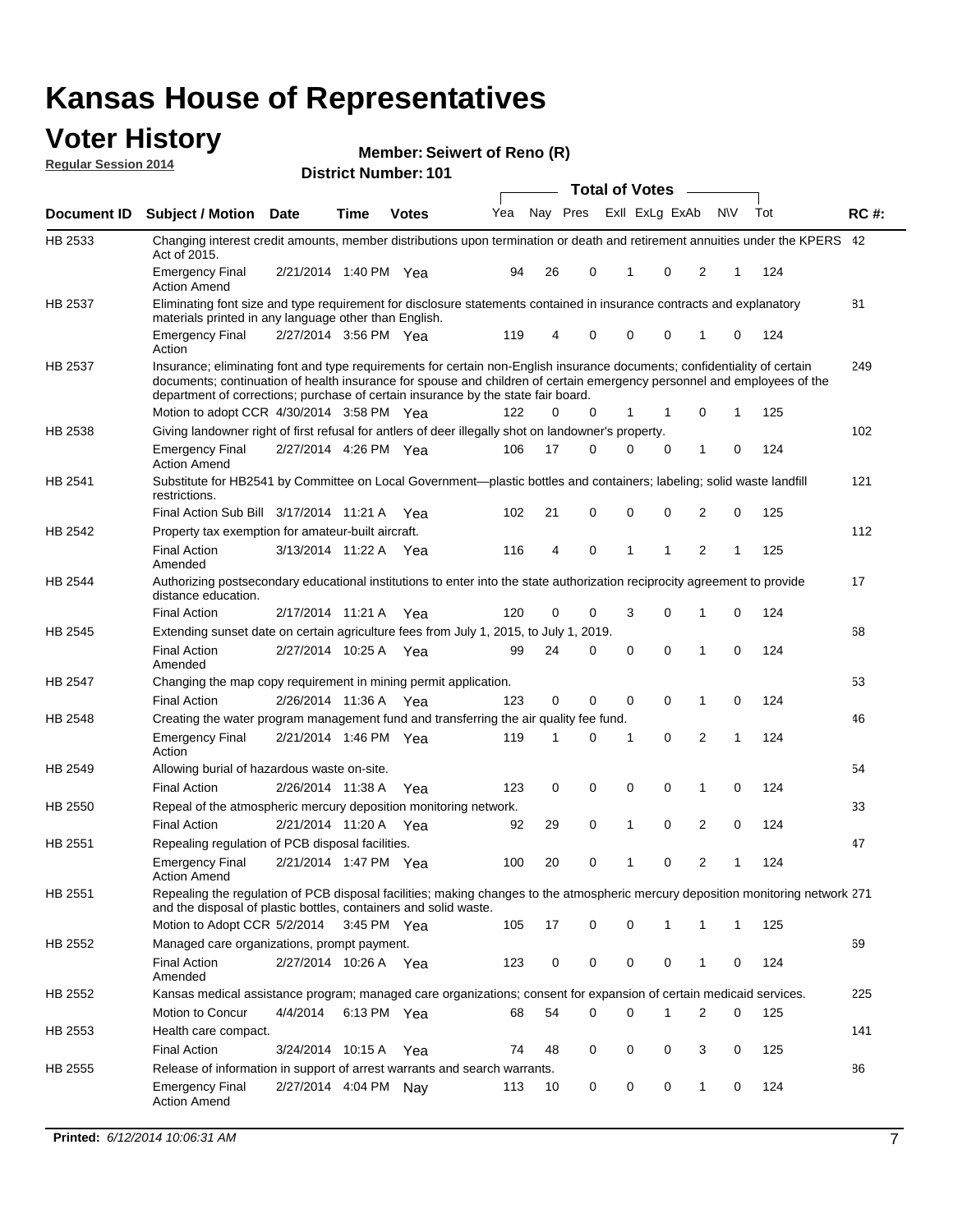### **Voter History**

**Regular Session 2014**

|                |                                                                                                                                                                                                                                                                                                                                                           |                       |         | <b>DISTRICT MAILINGL.</b> IN I |     |          |             | <b>Total of Votes</b>   |             |                |              |     |             |
|----------------|-----------------------------------------------------------------------------------------------------------------------------------------------------------------------------------------------------------------------------------------------------------------------------------------------------------------------------------------------------------|-----------------------|---------|--------------------------------|-----|----------|-------------|-------------------------|-------------|----------------|--------------|-----|-------------|
| Document ID    | <b>Subject / Motion Date</b>                                                                                                                                                                                                                                                                                                                              |                       | Time    | <b>Votes</b>                   | Yea |          |             | Nay Pres ExII ExLg ExAb |             |                | <b>NV</b>    | Tot | <b>RC#:</b> |
| <b>HB 2557</b> | Changing penalties for certain taxpayers who file incorrect returns under Kansas income tax act.                                                                                                                                                                                                                                                          |                       |         |                                |     |          |             |                         |             |                |              |     | 21          |
|                | <b>Final Action</b><br>Amended                                                                                                                                                                                                                                                                                                                            | 2/19/2014 11:35 A Yea |         |                                | 122 | $\Omega$ | $\Omega$    | 0                       | 0           | $\overline{2}$ | 0            | 124 |             |
| HB 2561        | Licensure of pharmacists and registration of pharmacy interns by board of pharmacy.                                                                                                                                                                                                                                                                       |                       |         |                                |     |          |             |                         |             |                |              |     | 55          |
|                | <b>Final Action</b>                                                                                                                                                                                                                                                                                                                                       | 2/26/2014 11:39 A     |         | Yea                            | 105 | 18       | 0           | 0                       | 0           | 1              | 0            | 124 |             |
| HB 2564        | Requiring 60-day wait before re-employment for retirement benefit eligibility.                                                                                                                                                                                                                                                                            |                       |         |                                |     |          |             |                         |             |                |              |     | 43          |
|                | <b>Emergency Final</b><br>Action                                                                                                                                                                                                                                                                                                                          | 2/21/2014 1:41 PM Yea |         |                                | 120 | 0        | 0           | 1                       | $\mathbf 0$ | $\overline{2}$ | 1            | 124 |             |
| HB 2566        | Requiring court fee for forensic audio and video examination services.                                                                                                                                                                                                                                                                                    |                       |         |                                |     |          |             |                         |             |                |              |     | 93          |
|                | <b>Emergency Final</b><br>Action                                                                                                                                                                                                                                                                                                                          | 2/27/2014 4:12 PM Yea |         |                                | 123 | 0        | $\mathbf 0$ | 0                       | $\mathbf 0$ | 1              | 0            | 124 |             |
| HB 2568        | Domestic relations; Kansas family law code; child support guidelines.                                                                                                                                                                                                                                                                                     |                       |         |                                |     |          |             |                         |             |                |              |     | 70          |
|                | <b>Final Action</b><br>Amended                                                                                                                                                                                                                                                                                                                            | 2/27/2014 10:27 A Yea |         |                                | 123 | 0        | 0           | $\mathbf 0$             | $\mathbf 0$ | 1              | 0            | 124 |             |
| HB 2568        | Domestic relations; Kansas family law code; child support guidelines.                                                                                                                                                                                                                                                                                     |                       |         |                                |     |          |             |                         |             |                |              |     | 268         |
|                | Motion to adopt CCR 5/2/2014                                                                                                                                                                                                                                                                                                                              |                       |         | 3:28 PM Yea                    | 123 | 0        | 0           | 0                       | 1           | 1              | 0            | 125 |             |
| HB 2576        | Employment security law; creation of "new employer rate."                                                                                                                                                                                                                                                                                                 |                       |         |                                |     |          |             |                         |             |                |              |     | 71          |
|                | <b>Final Action</b><br>Amended                                                                                                                                                                                                                                                                                                                            | 2/27/2014 10:28 A Yea |         |                                | 123 | 0        | $\mathbf 0$ | $\mathbf 0$             | $\mathbf 0$ | 1              | 0            | 124 |             |
| HB 2576        | Employment security law; creation of "new employer rate."                                                                                                                                                                                                                                                                                                 |                       |         |                                |     |          |             |                         |             |                |              |     | 159         |
|                | Motion to Concur                                                                                                                                                                                                                                                                                                                                          | 3/25/2014 10:47 A     |         | Yea                            | 122 | $\Omega$ | $\Omega$    | 1                       | 0           | 2              | 0            | 125 |             |
| <b>HB 2577</b> | Allowing parents to remain anonymous when surrendering an infant under the newborn protection act.                                                                                                                                                                                                                                                        |                       |         |                                |     |          |             |                         |             |                |              |     | 56          |
|                | <b>Final Action</b><br>Amended                                                                                                                                                                                                                                                                                                                            | 2/26/2014 11:41 A     |         | Yea                            | 123 | 0        | 0           | 0                       | 0           | 1              | 0            | 124 |             |
| HB 2577        | Allowing parents to remain anonymous when surrendering an infant under the newborn protection act.                                                                                                                                                                                                                                                        |                       |         |                                |     |          |             |                         |             |                |              |     | 220         |
|                | <b>Motion to Concur</b>                                                                                                                                                                                                                                                                                                                                   | 4/4/2014              | 11:45 A | Yea                            | 121 | $\Omega$ | $\Omega$    |                         | 1           | 1              | $\mathbf{1}$ | 125 |             |
| HB 2578        | Certification by chief law enforcement officer for transfer of a firearm when required by federal law.                                                                                                                                                                                                                                                    |                       |         |                                |     |          |             |                         |             |                |              |     | 122         |
|                | <b>Final Action</b><br>Amended                                                                                                                                                                                                                                                                                                                            | 3/17/2014 11:22 A Yea |         |                                | 123 | 0        | 0           | 0                       | 0           | 2              | 0            | 125 |             |
| HB 2578        | Regulating the possession of weapons.                                                                                                                                                                                                                                                                                                                     |                       |         |                                |     |          |             |                         |             |                |              |     | 235         |
|                | Motion to Adopt CCR 4/5/2014 4:40 PM Yea                                                                                                                                                                                                                                                                                                                  |                       |         |                                | 102 | 19       | 0           | $\mathbf 0$             | 0           | 4              | 0            | 125 |             |
| HB 2580        | Specifying the duties of the state fire marshal relating to regional emergency response teams for hazardous materials and<br>search and rescue incidents.                                                                                                                                                                                                 |                       |         |                                |     |          |             |                         |             |                |              |     | 72          |
|                | <b>Final Action</b><br>Amended                                                                                                                                                                                                                                                                                                                            | 2/27/2014 10:29 A     |         | Yea                            | 113 | 10       | 0           | 0                       | 0           | 1              | 0            | 124 |             |
| HB 2580        | Kansas Real Estate Appraisal Board; licensee fingerprinting and criminal background checks.                                                                                                                                                                                                                                                               |                       |         |                                |     |          |             |                         |             |                |              |     | 272         |
|                | Motion to adopt CCR 5/2/2014 3:49 PM Yea                                                                                                                                                                                                                                                                                                                  |                       |         |                                | 115 | 7        | 0           | 0                       | 1           | $\mathbf{1}$   | 1            | 125 |             |
| HB 2582        | Creating an exemption from food establishment licensing for churches.                                                                                                                                                                                                                                                                                     |                       |         |                                |     |          |             |                         |             |                |              |     | 57          |
|                | <b>Final Action</b>                                                                                                                                                                                                                                                                                                                                       | 2/26/2014 11:42 A     |         | Yea                            | 123 | 0        | 0           | 0                       | 0           |                | 0            | 124 |             |
| HB 2588        | Child in need of care; juvenile offenders; permanent custodians.                                                                                                                                                                                                                                                                                          |                       |         |                                |     |          |             |                         |             |                |              |     | 94          |
|                | <b>Emergency Final</b><br><b>Action Amend</b>                                                                                                                                                                                                                                                                                                             | 2/27/2014 4:14 PM Yea |         |                                | 123 | 0        | 0           | 0                       | 0           | 1              | 0            | 124 |             |
| HB 2588        | Senate Substitute for HB 2588 by Committee on Judiciary - Concerning children and minors; relating to children in need of<br>care; placement in juvenile detention facilities; permanent custodians; relating to juvenile offenders; alternative adjudication;<br>youth residential centers and services; risk assessment; sentencing; good time credits. |                       |         |                                |     |          |             |                         |             |                |              |     | 244         |
|                | Motion to adopt CCR 4/30/2014 3:36 PM Yea                                                                                                                                                                                                                                                                                                                 |                       |         |                                | 123 | 0        | 0           | 1                       | 1           | 0              | 0            | 125 |             |
| HB 2591        | Requiring certain audit reports to be filed electronically and to be filed only with the department of administration.                                                                                                                                                                                                                                    |                       |         |                                |     |          |             |                         |             |                |              |     | 58          |
|                | <b>Final Action</b>                                                                                                                                                                                                                                                                                                                                       | 2/26/2014 11:43 A     |         | Yea                            | 123 | 0        | 0           | 0                       | 0           | $\mathbf 1$    | 0            | 124 |             |
| HB 2595        | State fossils; the tylosaurus and the pteranodon.                                                                                                                                                                                                                                                                                                         |                       |         |                                |     |          |             |                         |             |                |              |     | 73          |
|                | <b>Final Action</b><br>Amended                                                                                                                                                                                                                                                                                                                            | 2/27/2014 10:31 A Yea |         |                                | 96  | 27       | 0           | 0                       | 0           | 1              | 0            | 124 |             |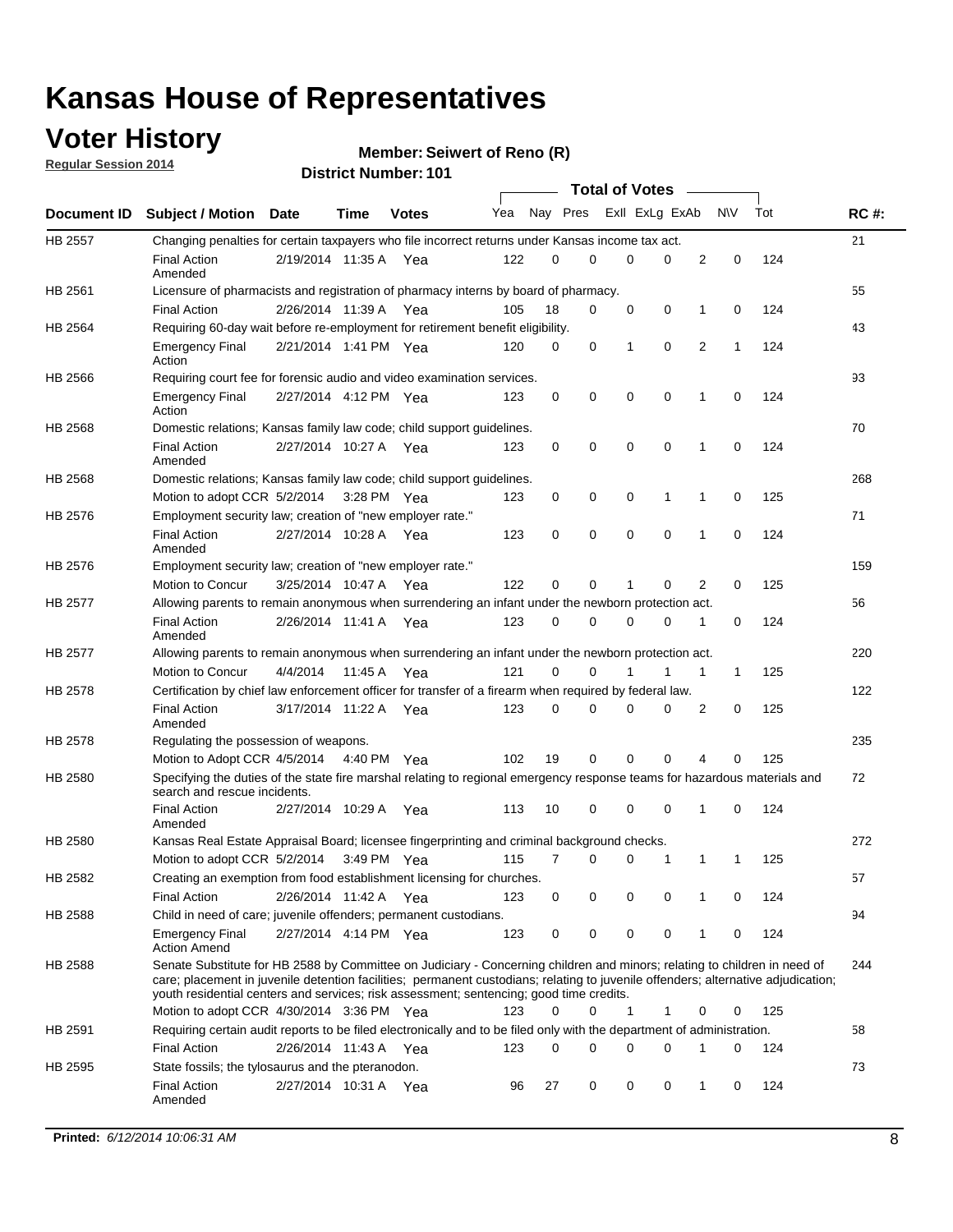### **Voter History**

**Regular Session 2014**

|             |                                                                                                                                                                                                                                       |                       |             |              |     |    | <b>Total of Votes</b>   |             |             |   |     |     |             |
|-------------|---------------------------------------------------------------------------------------------------------------------------------------------------------------------------------------------------------------------------------------|-----------------------|-------------|--------------|-----|----|-------------------------|-------------|-------------|---|-----|-----|-------------|
| Document ID | <b>Subject / Motion</b>                                                                                                                                                                                                               | Date                  | <b>Time</b> | <b>Votes</b> | Yea |    | Nay Pres Exll ExLg ExAb |             |             |   | N\V | Tot | <b>RC#:</b> |
| HB 2596     | Computation of retirement benefits when a state officer or employee is placed on furlough or has reduction in compensation.                                                                                                           |                       |             |              | 123 | 0  | $\Omega$                | 0           | 0           |   | 0   | 124 | 74          |
| HB 2596     | <b>Final Action</b><br>Computation of retirement benefits when a state officer or employee is placed on furlough or has reduction in<br>compensation.                                                                                 | 2/27/2014 10:33 A     |             | Yea          |     |    |                         |             |             |   |     |     | 246         |
|             | Motion to adopt CCR 4/30/2014 3:45 PM Yea                                                                                                                                                                                             |                       |             |              | 123 | 0  | 0                       | 1           | 1           | 0 | 0   | 125 |             |
| HB 2597     | Municipal recycling services                                                                                                                                                                                                          |                       |             |              |     |    |                         |             |             |   |     |     | 97          |
|             | <b>Emergency Final</b><br><b>Action Amend</b>                                                                                                                                                                                         | 2/27/2014 4:20 PM Yea |             |              | 105 | 18 | $\mathbf 0$             | $\mathbf 0$ | $\mathbf 0$ | 1 | 0   | 124 |             |
| HB 2599     | Authorizing the secretary of state to grant an easement to the unified government of Wyandotte county.                                                                                                                                |                       |             |              |     |    |                         |             |             |   |     |     | 22          |
|             | <b>Final Action</b>                                                                                                                                                                                                                   | 2/19/2014 11:37 A     |             | Yea          | 120 | 2  | 0                       | 0           | 0           | 2 | 0   | 124 |             |
| HB 2599     | Authorizing the secretary of state to grant an easement to the unified government of Wyandotte county.                                                                                                                                |                       |             |              |     |    |                         |             |             |   |     |     | 118         |
|             | Motion to Concur                                                                                                                                                                                                                      | 3/14/2014 11:25 A Yea |             |              | 118 | 0  | 0                       | 2           | 1           | 4 | 0   | 125 |             |
| HB 2602     | Increasing the percentage of unclassified employees allowed to be employed by KPERS from 25% to 50%.                                                                                                                                  |                       |             |              |     |    |                         |             |             |   |     |     | 44          |
|             | <b>Emergency Final</b><br>Action                                                                                                                                                                                                      | 2/21/2014 1:43 PM Yea |             |              | 107 | 13 | 0                       | 1           | 0           | 2 | 1   | 124 |             |
| HB 2602     | Increasing the percentage of unclassified employees allowed to be employed by KPERS from 25% to 50%.                                                                                                                                  |                       |             |              |     |    |                         |             |             |   |     |     | 195         |
|             | Motion to Concur                                                                                                                                                                                                                      | 4/1/2014              | 10:57 A     | Yea          | 108 | 15 | 0                       | 1           | $\Omega$    | 1 | 0   | 125 |             |
| HB 2609     | Practice of pharmacy; filling and refilling of prescriptions.                                                                                                                                                                         |                       |             |              |     |    |                         |             |             |   |     |     | 105         |
|             | <b>Emergency Final</b><br><b>Action Amend</b>                                                                                                                                                                                         | 2/27/2014 4:29 PM Yea |             |              | 123 | 0  | $\mathbf 0$             | $\mathbf 0$ | $\Omega$    | 1 | 0   | 124 |             |
| HB 2611     | Conduct of dental offices.                                                                                                                                                                                                            |                       |             |              |     |    |                         |             |             |   |     |     | 83          |
|             | <b>Emergency Final</b><br>Action                                                                                                                                                                                                      | 2/27/2014 3:59 PM Yea |             |              | 123 | 0  | $\mathbf 0$             | 0           | $\mathbf 0$ | 1 | 0   | 124 |             |
| HB 2612     | Relating to district judge and district magistrate judge vacancies.                                                                                                                                                                   |                       |             |              |     |    |                         |             |             |   |     |     | 75          |
|             | <b>Final Action</b><br>Amended                                                                                                                                                                                                        | 2/27/2014 10:34 A     |             | Yea          | 106 | 17 | 0                       | $\mathbf 0$ | $\mathbf 0$ | 1 | 0   | 124 |             |
| HB 2613     | Relating to the issuance of stillbirth and unborn child's death certificates.                                                                                                                                                         |                       |             |              |     |    |                         |             |             |   |     |     | 103         |
|             | <b>Emergency Final</b><br><b>Action Amend</b>                                                                                                                                                                                         | 2/27/2014 4:27 PM Yea |             |              | 122 | 1  | $\mathbf 0$             | $\mathbf 0$ | 0           | 1 | 0   | 124 |             |
| HB 2615     | Substitute for HB 2615 by Committee on Commerce, Labor and Economic Development - Workers compensation assigned<br>risk pool.                                                                                                         |                       |             |              |     |    |                         |             |             |   |     |     | 185         |
|             | EFA Sub Bill<br>Amended                                                                                                                                                                                                               | 3/26/2014 3:42 PM Yea |             |              | 98  | 25 | 0                       | 1           | 0           | 1 | 0   | 125 |             |
| HB 2616     | Secretary of labor; explore agreement to allow state of Kansas to enforce OSHA standards.                                                                                                                                             |                       |             |              |     |    |                         |             |             |   |     |     | 92          |
|             | <b>Emergency Final</b><br>Action                                                                                                                                                                                                      | 2/27/2014 4:11 PM Yea |             |              | 93  | 30 | 0                       | $\mathbf 0$ | 0           | 1 | 0   | 124 |             |
| HB 2616     | Senate Substitute for HB 2616 by Committee on Commerce - Secretary of labor directed to study state enforcement of OSHA 261<br>standards.                                                                                             |                       |             |              |     |    |                         |             |             |   |     |     |             |
|             | Motion to Concur                                                                                                                                                                                                                      | 5/2/2014 11:47 A      |             | Yea          | 94  | 30 | $\mathbf 0$             | $\mathbf 0$ | 1           | 0 | 0   | 125 |             |
| HB 2633     | Substitute for HB 2633 by Committee on Corrections and Juvenile Justice - Juvenile offenders; youth residential centers and<br>services; risk assessment; raising the age for prosecution as an adult; sentencing; good time credits. |                       |             |              |     |    | $\Omega$                |             |             |   |     |     | 106         |
|             | EFA Sub Bill<br>Amended                                                                                                                                                                                                               | 2/27/2014 4:31 PM Yea |             |              | 122 | 1  |                         | 0           | 0           | 1 | 0   | 124 |             |
| HB 2636     | Secretary of health and environment and air quality standards.                                                                                                                                                                        |                       |             |              |     |    |                         |             |             |   |     |     | 45          |
|             | <b>Emergency Final</b><br><b>Action Amend</b>                                                                                                                                                                                         | 2/21/2014 1:44 PM Yea |             |              | 89  | 31 | 0                       | 1           | 0           | 2 | 1   | 124 |             |
| HB 2636     | Secretary of health and environment and air quality standards.                                                                                                                                                                        |                       |             |              |     |    |                         |             |             |   |     |     | 212         |
|             | Sub motion to concur 4/3/2014                                                                                                                                                                                                         |                       | 7:20 PM Yea |              | 121 | 3  | 0                       | 0           | 0           | 1 | 0   | 125 |             |
| HB 2642     | Income tax deduction for net gain on the sale of certain horses, cattle or livestock; income tax credit for expenditures to make 131<br>dwelling or facility accessible for persons with a disability.                                |                       |             |              |     |    |                         |             |             |   |     |     |             |
|             | <b>Final Action</b><br>Amended                                                                                                                                                                                                        | 3/20/2014 11:17 A Yea |             |              | 123 | 0  | 0                       | 0           | 1           | 1 | 0   | 125 |             |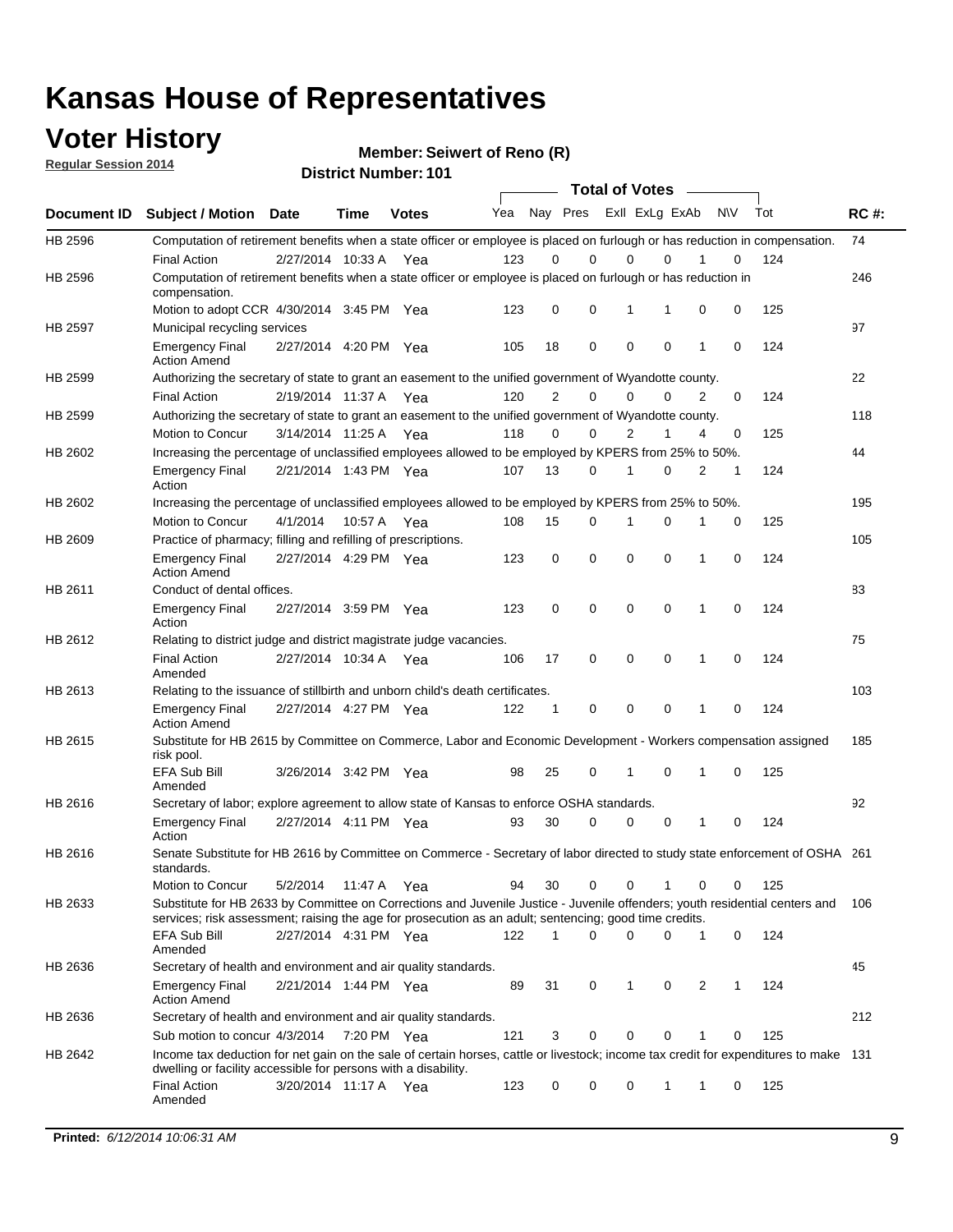#### **Voter History Regular Session 2014**

#### **Member: Seiwert of Reno (R)**

|                | DISTICT MAILING TO L<br><b>Total of Votes</b>                                                                                                                                                                                                                                                                                                                                                                                 |                       |      |              |     |        |                               |   |                |             |              |           |     |             |
|----------------|-------------------------------------------------------------------------------------------------------------------------------------------------------------------------------------------------------------------------------------------------------------------------------------------------------------------------------------------------------------------------------------------------------------------------------|-----------------------|------|--------------|-----|--------|-------------------------------|---|----------------|-------------|--------------|-----------|-----|-------------|
|                | Document ID Subject / Motion Date                                                                                                                                                                                                                                                                                                                                                                                             |                       | Time | <b>Votes</b> | Yea |        | Nay Pres                      |   | Exll ExLg ExAb |             |              | <b>NV</b> | Tot | <b>RC#:</b> |
| HB 2643        | Property tax; classification of commercial and industrial machinery and equipment as personal property; reclassification of                                                                                                                                                                                                                                                                                                   |                       |      |              |     |        |                               |   |                |             |              |           |     | 164         |
|                | property upon termination of IRB tax exemption; use of independent appraisers to appraiser certain                                                                                                                                                                                                                                                                                                                            |                       |      |              |     |        |                               |   |                |             |              |           |     |             |
|                | <b>Final Action</b><br>Amended                                                                                                                                                                                                                                                                                                                                                                                                | 3/26/2014 10:56 A Yea |      |              | 123 |        | 0<br>0                        |   | 1              | 0           | 1            | 0         | 125 |             |
| HB 2643        | Property tax; classification of commercial and industrial machinery and equipment as personal property; reclassification of<br>property upon termination of IRB tax exemption; use of independent appraisers to appraiser certain complex property; motor<br>vehicles, members of military; mortgage registration tax phase out and replacement with fees; county clerk technology fund;<br>county treasurer technology fund. |                       |      |              |     |        |                               |   |                |             |              |           |     | 274         |
|                | Motion to Concur                                                                                                                                                                                                                                                                                                                                                                                                              | 5/2/2014              |      | 5:12 PM Nay  |     | 16 108 | 0                             |   | 0              | 0           | 1            | 0         | 125 |             |
| HB 2643        | Property tax; classification of commercial and industrial machinery and equipment as personal property; reclassification of<br>property upon termination of IRB tax exemption; use of independent appraisers to appraiser certain complex property; motor<br>vehicles, members of military; mortgage registration tax phase out and replacement with fees; county clerk technology fund;<br>county treasurer technology fund. |                       |      |              |     |        |                               |   |                |             |              |           |     | 286         |
|                | Motion to adopt CCR 5/3/2014                                                                                                                                                                                                                                                                                                                                                                                                  |                       |      | 1:53 AM Yea  | 70  | 53     | 0                             |   | $\mathbf 0$    | 0           | 1            | 1         | 125 |             |
| HB 2648        | Property tax exemption for levees.                                                                                                                                                                                                                                                                                                                                                                                            |                       |      |              |     |        |                               |   |                |             |              |           |     | 100         |
|                | <b>Emergency Final</b><br><b>Action Amend</b>                                                                                                                                                                                                                                                                                                                                                                                 | 2/27/2014 4:23 PM Yea |      |              | 100 | 23     | 0                             |   | $\mathbf 0$    | 0           | 1            | 0         | 124 |             |
| HB 2651        | County law library.                                                                                                                                                                                                                                                                                                                                                                                                           |                       |      |              |     |        |                               |   |                |             |              |           |     | 76          |
|                | <b>Final Action</b><br>Amended                                                                                                                                                                                                                                                                                                                                                                                                | 2/27/2014 10:38 A     |      | Nay          | 82  | 41     | 0                             |   | $\mathbf 0$    | 0           | 1            | 0         | 124 |             |
| HB 2655        | Allowing veterans with PTSD to seek mental health treatment upon certain convictions.                                                                                                                                                                                                                                                                                                                                         |                       |      |              |     |        |                               |   |                |             |              |           |     | 77          |
|                | <b>Final Action</b><br>Amended                                                                                                                                                                                                                                                                                                                                                                                                | 2/27/2014 10:40 A     |      | Yea          | 123 |        | 0<br>0                        |   | 0              | 0           | 1            | 0         | 124 |             |
| HB 2655        | Senate Substitute for HB 2655 by Committee on Judiciary - Allowing veterans with PTSD to seek mental health treatment<br>upon certain convictions; also amending the crimes of interference with law enforcement and giving a false alarm.                                                                                                                                                                                    |                       |      |              |     |        |                               |   |                |             |              |           |     | 224         |
|                | Motion to Concur                                                                                                                                                                                                                                                                                                                                                                                                              | 4/4/2014              |      | 5:42 PM Yea  | 122 |        | 0<br>0                        |   | $\Omega$       |             | 2            | 0         | 125 |             |
| HB 2656        | Authorizing the state of Kansas to pay the death gratuity benefit to the designated survivor of a Kansas service member during 48<br>a federal government shutdown and providing for reimbursement to the state                                                                                                                                                                                                               |                       |      |              |     |        |                               |   |                |             |              |           |     |             |
|                | <b>Final Action</b>                                                                                                                                                                                                                                                                                                                                                                                                           | 2/26/2014 11:27 A Yea |      |              | 123 |        | 0<br>0                        |   | $\mathbf 0$    | 0           | 1            | 0         | 124 |             |
| HB 2661        | Substitute for HB 2661 by Committee on Energy and Environment - Siting of electric transmission lines; notice and hearing<br>requirements.                                                                                                                                                                                                                                                                                    |                       |      |              |     |        |                               |   |                |             |              |           |     | 181         |
|                | <b>EFA Sub Bill</b>                                                                                                                                                                                                                                                                                                                                                                                                           | 3/26/2014 3:37 PM Yea |      |              | 119 |        | 0<br>4                        |   | $\mathbf 1$    | 0           | 1            | 0         | 125 |             |
| HB 2662        | Expungment of driving under the influence convictions.                                                                                                                                                                                                                                                                                                                                                                        |                       |      |              |     |        |                               |   |                |             |              |           |     | 116         |
|                | <b>Final Action</b><br>Amended                                                                                                                                                                                                                                                                                                                                                                                                | 3/14/2014 11:22 A Yea |      |              | 87  | 31     | 0                             |   | $\overline{2}$ | 1           | 4            | 0         | 125 |             |
| <b>HB 2668</b> | Health insurance for qualified professional associations.                                                                                                                                                                                                                                                                                                                                                                     |                       |      |              |     |        |                               |   |                |             |              |           |     | 34          |
|                | <b>Final Action</b><br>Amended                                                                                                                                                                                                                                                                                                                                                                                                | 2/21/2014 11:21 A Yea |      |              | 114 |        | $\mathbf 0$<br>$\overline{7}$ |   | $\mathbf 1$    | $\mathbf 0$ | 2            | 0         | 124 |             |
| HB 2668        | Predetermination of health insurance benefits                                                                                                                                                                                                                                                                                                                                                                                 |                       |      |              |     |        |                               |   |                |             |              |           |     | 262         |
|                | Motion to Concur                                                                                                                                                                                                                                                                                                                                                                                                              | 5/2/2014              |      | 12:05 P Yea  | 97  | 27     | 0                             |   | 0              | 1           | 0            | 0         | 125 |             |
| HB 2669        | State civil service board; transferred from the department of administration to the office of administrative hearings.                                                                                                                                                                                                                                                                                                        |                       |      |              |     |        |                               |   |                |             |              |           |     | 87          |
|                | <b>Emergency Final</b><br>Action                                                                                                                                                                                                                                                                                                                                                                                              | 2/27/2014 4:05 PM Yea |      |              | 110 | 13     | 0                             |   | $\mathbf 0$    | 0           | 1            | 0         | 124 |             |
| HB 2673        | Kansas healing arts act; physician assistant licensure act.                                                                                                                                                                                                                                                                                                                                                                   |                       |      |              |     |        |                               |   |                |             |              |           |     | 91          |
|                | <b>Emergency Final</b><br><b>Action Amend</b>                                                                                                                                                                                                                                                                                                                                                                                 | 2/27/2014 4:10 PM Yea |      |              | 105 | 18     | 0                             |   | 0              | 0           | $\mathbf{1}$ | 0         | 124 |             |
| HB 2673        | Board of healing arts functions and duties, physician assistants licensure act and podiatry act.                                                                                                                                                                                                                                                                                                                              |                       |      |              |     |        |                               |   |                |             |              |           |     | 270         |
|                | Motion to adopt CCR 5/2/2014                                                                                                                                                                                                                                                                                                                                                                                                  |                       |      | 3:39 PM Yea  | 111 | 11     |                               | 0 | 0              | 1           | 1            | 1         | 125 |             |
| HB 2675        | Relating to procurement negotiating committees; certified businesses.                                                                                                                                                                                                                                                                                                                                                         |                       |      |              |     |        |                               |   |                |             |              |           |     | 165         |
|                | <b>Final Action</b><br>Amended                                                                                                                                                                                                                                                                                                                                                                                                | 3/26/2014 10:57 A Yea |      |              | 123 |        | 0<br>0                        |   | 1              | 0           | 1            | 0         | 125 |             |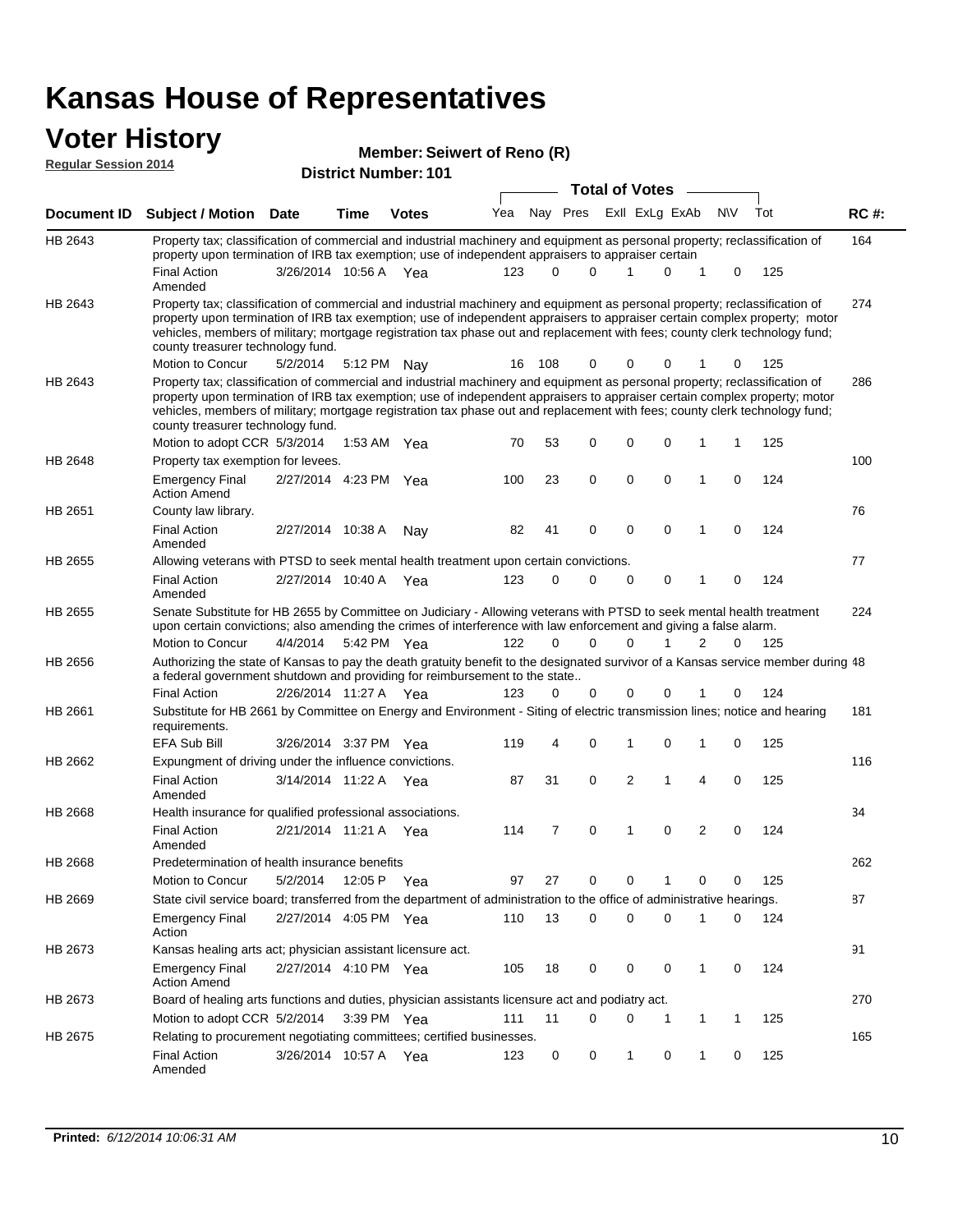### **Voter History**

**Regular Session 2014**

| <b>District Number: 101</b> |  |
|-----------------------------|--|
|                             |  |

|                |                                                                                                                                                                                                                                                                     |                       |             |              |     |              |          | <b>Total of Votes</b> |              | $\sim$         |             |     |             |
|----------------|---------------------------------------------------------------------------------------------------------------------------------------------------------------------------------------------------------------------------------------------------------------------|-----------------------|-------------|--------------|-----|--------------|----------|-----------------------|--------------|----------------|-------------|-----|-------------|
|                | Document ID Subject / Motion Date                                                                                                                                                                                                                                   |                       | Time        | <b>Votes</b> | Yea | Nay Pres     |          | Exll ExLg ExAb        |              |                | <b>NV</b>   | Tot | <b>RC#:</b> |
| HB 2681        | Substitute for HB2681 by Committee on Veterans, Military, and Homeland Security--Abolishing the Kansas commission on<br>veterans affairs; creating the Kansas commission on veterans affairs office within the executive branch of government.                      |                       |             |              |     |              |          |                       |              |                |             |     | 132         |
|                | Final Action Sub Bill 3/20/2014 11:18 A Yea                                                                                                                                                                                                                         |                       |             |              | 123 | 0            | $\Omega$ | $\Omega$              | $\mathbf{1}$ | $\mathbf{1}$   | 0           | 125 |             |
| HB 2681        | Substitute for HB2681 by Committee on Veterans, Military, and Homeland Security - Abolishing the Kansas commission on<br>veterans affairs; creating the Kansas commission on veterans affairs office within the executive branch of government.<br>Motion to Concur | 4/4/2014 11:41 A Yea  |             |              | 122 | 0            | 0        |                       | 1            | 1              | 0           | 125 | 219         |
| HB 2684        | Allocating moneys from driver's license fees to the judicial branch nonjudicial salary adjustment fund.                                                                                                                                                             |                       |             |              |     |              |          |                       |              |                |             |     | 78          |
|                | <b>Final Action</b>                                                                                                                                                                                                                                                 |                       |             |              | 93  | 30           | $\Omega$ | $\Omega$              | $\Omega$     | 1              | 0           | 124 |             |
|                |                                                                                                                                                                                                                                                                     | 2/27/2014 10:41 A Yea |             |              |     |              |          |                       |              |                |             |     |             |
| HB 2687        | Unclaimed property act and hearings.                                                                                                                                                                                                                                |                       |             |              |     |              | 0        |                       | 0            |                |             |     | 59          |
|                | <b>Final Action</b>                                                                                                                                                                                                                                                 | 2/26/2014 11:44 A     |             | Yea          | 119 | 4            |          | 0                     |              | 1              | 0           | 124 |             |
| HB 2687        | Unclaimed property act and hearings.                                                                                                                                                                                                                                |                       |             |              |     | 0            | 0        |                       | $\mathbf{0}$ |                |             |     | 251         |
|                | Motion to Concur                                                                                                                                                                                                                                                    | 5/1/2014              | 1:56 PM Yea |              | 125 |              |          | 0                     |              | 0              | 0           | 125 |             |
| <b>HB 2689</b> | Amending which convictions are counted for driving while license canceled, suspended or revoked.                                                                                                                                                                    |                       |             |              |     |              |          |                       |              |                |             |     | 231         |
|                | <b>Final Action</b><br>Amended                                                                                                                                                                                                                                      | 4/5/2014              | 10:23 A Yea |              | 121 | 0            | 0        | $\Omega$              | 0            | $\overline{4}$ | 0           | 125 |             |
| HB 2693        | Providing for testing by community colleges for commercial driver's licenses and allowing temporary commercial driver's<br>license holders the ability to drive class A commercial vehicles.                                                                        |                       |             |              |     |              |          |                       |              |                |             |     | 104         |
|                | <b>Emergency Final</b><br><b>Action Amend</b>                                                                                                                                                                                                                       | 2/27/2014 4:28 PM Yea |             |              | 123 | 0            | 0        | 0                     | 0            | 1              | 0           | 124 |             |
| HB 2693        | Senate Substitute for HB 2693 by Committee on Transportation - Providing for testing by community colleges for commercial<br>driver's licenses; entities serving as driver's licenses examiners.                                                                    |                       |             |              |     |              |          |                       |              |                |             |     | 255         |
|                | Motion to adopt CCR 5/1/2014 4:42 PM Yea                                                                                                                                                                                                                            |                       |             |              | 125 | 0            | 0        | $\Omega$              | 0            | $\mathbf 0$    | 0           | 125 |             |
| HB 2715        | Farm machinery and equipment annual highway permits, commercial drivers' license.                                                                                                                                                                                   |                       |             |              |     |              |          |                       |              |                |             |     | 98          |
|                | <b>Emergency Final</b><br><b>Action Amend</b>                                                                                                                                                                                                                       | 2/27/2014 4:21 PM Yea |             |              | 123 | 0            | $\Omega$ | $\Omega$              | 0            | 1              | 0           | 124 |             |
| HB 2717        | Registration of operators of assisted living, residential health care, home plus or adult day care facilities.                                                                                                                                                      |                       |             |              |     |              |          |                       |              |                |             |     | 175         |
|                | <b>Emergency Final</b><br><b>Action Amend</b>                                                                                                                                                                                                                       | 3/26/2014 3:29 PM Yea |             |              | 114 | 9            | $\Omega$ | 1                     | 0            | 1              | 0           | 125 |             |
| HB 2721        | Substitute for Substitute for HB 2721 by Committee on Commerce, Labor and Economic Development â€ <sup>4</sup> Enacting the<br>business entity standard treatment act.                                                                                              |                       |             |              |     |              |          |                       |              |                |             |     | 117         |
|                | Final Action Sub Bill 3/14/2014 11:23 A Yea                                                                                                                                                                                                                         |                       |             |              | 118 | 0            | 0        | 2                     | 1            | 4              | 0           | 125 |             |
| HB 2721        | Substitute for Substitute for HB 2721 by Committee on Commerce, Labor and Economic Development - Enacting the business 273<br>entity standard treatment act.                                                                                                        |                       |             |              |     |              |          |                       |              |                |             |     |             |
|                | Motion to Concur                                                                                                                                                                                                                                                    | 5/2/2014              | 3:59 PM Yea |              | 122 | 0            | 0        | 0                     | 1            | 1              | 1           | 125 |             |
| HB 2724        | Uniform commercial driver's license act; definition of tank vehicle.                                                                                                                                                                                                |                       |             |              |     |              |          |                       |              |                |             |     | 99          |
|                | <b>Emergency Final</b><br>Action                                                                                                                                                                                                                                    | 2/27/2014 4:22 PM Yea |             |              | 122 | $\mathbf{1}$ | 0        | 0                     | 0            | 1              | $\mathbf 0$ | 124 |             |
| HB 2727        | Expiration of license plates and placards for individuals with disability.                                                                                                                                                                                          |                       |             |              |     |              |          |                       |              |                |             |     | 88          |
|                | <b>Emergency Final</b><br>Action                                                                                                                                                                                                                                    | 2/27/2014 4:06 PM Yea |             |              | 123 | 0            | 0        | 0                     | 0            | $\mathbf{1}$   | 0           | 124 |             |
| HB 2728        | Permits for the operation of salvage vehicles no longer required to be prepared in triplicate.                                                                                                                                                                      |                       |             |              |     |              |          |                       |              |                |             |     | 89          |
|                | <b>Emergency Final</b><br>Action                                                                                                                                                                                                                                    | 2/27/2014 4:07 PM Yea |             |              | 122 | 1            | 0        | 0                     | 0            | 1              | 0           | 124 |             |
| HB 2728        | Permits for the operation of salvage vehicles no longer required to be prepared in triplicate.                                                                                                                                                                      |                       |             |              |     |              |          |                       |              |                |             |     | 192         |
|                | Motion to Concur                                                                                                                                                                                                                                                    | 3/31/2014 11:43 A Yea |             |              | 122 | 0            | 0        | 1                     | 0            | 2              | 0           | 125 |             |
| HB 2732        | Sales tax authority for Rooks county for constructing or remodeling a jail facility.                                                                                                                                                                                |                       |             |              |     |              |          |                       |              |                |             |     | 232         |
|                | <b>Final Action</b>                                                                                                                                                                                                                                                 | 4/5/2014 10:24 A Yea  |             |              | 121 | 0            | 0        | 0                     | 0            | 4              | 0           | 125 |             |
| HB 2744        | Insurance; coverage for autism spectrum disorder.                                                                                                                                                                                                                   |                       |             |              |     |              |          |                       |              |                |             |     | 137         |
|                | <b>Final Action</b><br>Amended                                                                                                                                                                                                                                      | 3/21/2014 10:14 A Yea |             |              | 114 | 3            | 0        | 0                     | $\mathbf{1}$ | 6              | 1           | 125 |             |
| HB 2745        | Tax lien on property voluntarily transferred.                                                                                                                                                                                                                       |                       |             |              |     |              |          |                       |              |                |             |     | 166         |
|                | <b>Final Action</b>                                                                                                                                                                                                                                                 | 3/26/2014 10:58 A     |             | Yea          | 123 | 0            | 0        | $\mathbf{1}$          | 0            | $\mathbf{1}$   | 0           | 125 |             |
|                | Printed: 6/12/2014 10:06:31 AM                                                                                                                                                                                                                                      |                       |             |              |     |              |          |                       |              |                |             |     | 11          |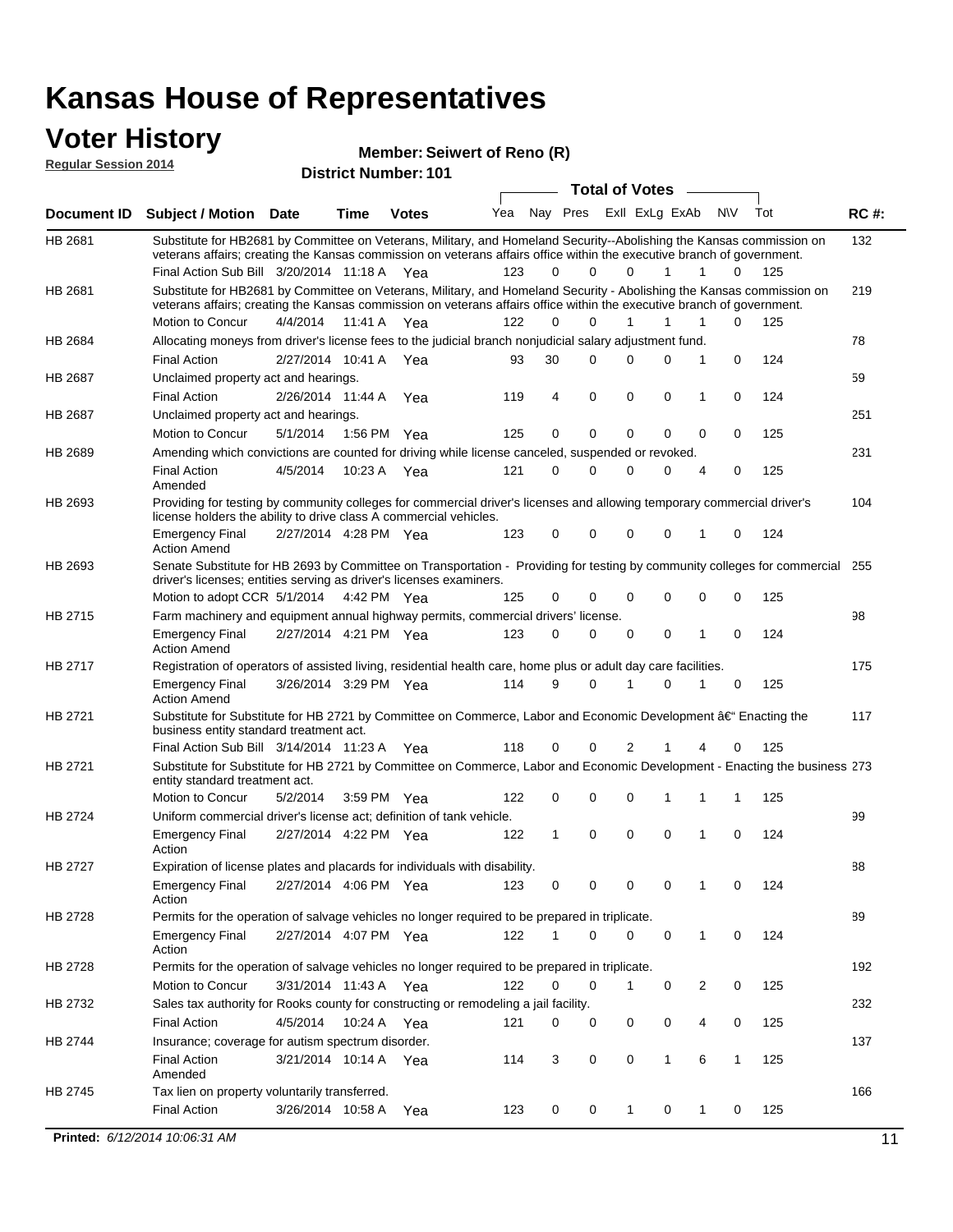### **Voter History**

**Regular Session 2014**

#### **Member: Seiwert of Reno (R)**

|                 |                                                                                                                                                                                                                                                                                     |                        |             |              |     | <b>Total of Votes</b> |          |                |          |   |             |       |             |  |
|-----------------|-------------------------------------------------------------------------------------------------------------------------------------------------------------------------------------------------------------------------------------------------------------------------------------|------------------------|-------------|--------------|-----|-----------------------|----------|----------------|----------|---|-------------|-------|-------------|--|
|                 | Document ID Subject / Motion Date                                                                                                                                                                                                                                                   |                        | Time        | <b>Votes</b> | Yea | Nav Pres              |          | Exll ExLg ExAb |          |   | <b>NV</b>   | Tot   | <b>RC#:</b> |  |
| HB 2755         | Repealing the sunset on the Kansas taxpayer transparency act.                                                                                                                                                                                                                       |                        |             |              |     |                       |          |                |          |   |             |       | 140         |  |
|                 | <b>Final Action</b>                                                                                                                                                                                                                                                                 | 3/24/2014 10:13 A      |             | Yea          | 122 | 0                     | 0        | 0              | 0        | 3 | 0           | 125   |             |  |
| <b>HB 2767</b>  | State child death review board.                                                                                                                                                                                                                                                     |                        |             |              |     |                       |          |                |          |   |             |       | 167         |  |
|                 | <b>Final Action</b><br>Amended                                                                                                                                                                                                                                                      | 3/26/2014 10:59 A      |             | Yea          | 123 | 0                     | 0        | 1              | 0        | 1 | 0           | 125   |             |  |
| <b>HCR 5029</b> | Urging the Kansas bureau of investigation to establish a blue alert system for the state of Kansas.                                                                                                                                                                                 |                        |             |              |     |                       |          |                |          |   |             |       | 95          |  |
|                 | <b>Emergency Final</b><br><b>Action Amend</b>                                                                                                                                                                                                                                       | 2/27/2014 4:15 PM Yea  |             |              | 121 | 2                     | 0        | 0              | 0        | 1 | 0           | 124   |             |  |
| <b>HCR 5031</b> | Urging Congress to provide for the prompt payment of disability compensation to U.S. Veterans.                                                                                                                                                                                      |                        |             |              |     |                       |          |                |          |   |             |       | 125         |  |
|                 | <b>Final Action</b>                                                                                                                                                                                                                                                                 | 3/19/2014 11:21 A ExLg |             |              | 122 | $\Omega$              | $\Omega$ | 0              | 1        | 2 | 0           | 125   |             |  |
| HR 6049         | Resolution encouraging the creation of a Kansas plan for comprehensive treatment of chronic obstruction pulmonary<br>disease.                                                                                                                                                       |                        |             |              |     |                       |          |                |          |   |             |       | 109         |  |
|                 | <b>Emergency Final</b><br><b>Action Amend</b>                                                                                                                                                                                                                                       | 3/6/2014               | 11:24 A Yea |              | 120 | 0                     | 0        | 2              | 1        | 2 | $\mathbf 0$ | 125   |             |  |
| HR 6063         | Urging the President to extend the qualifications for the Women's Army Corps Service Medal.                                                                                                                                                                                         |                        |             |              |     |                       |          |                |          |   |             |       | 143         |  |
|                 | <b>Final Action</b>                                                                                                                                                                                                                                                                 | 3/25/2014 10:11 A Yea  |             |              | 123 | $\Omega$              | 0        | 1              | $\Omega$ | 1 | 0           | 125   |             |  |
| <b>SB 40</b>    | House Substitute for SB 40 by Committee on Corrections and Juvenile Justice †Secretary of corrections; including juvenile<br>offenders in the prison made goods act; authorizing use of correctional industries funds for payment of<br>Final Action Sub Bill 3/17/2014 11:23 A Yea |                        |             |              |     |                       |          |                |          |   |             |       | 123         |  |
|                 |                                                                                                                                                                                                                                                                                     |                        |             |              | 123 | $\Omega$              | 0        | 0              | U        | 2 | 0           | 125   |             |  |
| SB 54           | Medical assistance recovery program; rules and regulations.                                                                                                                                                                                                                         |                        |             |              |     |                       |          |                |          |   |             |       | 174         |  |
|                 | <b>Emergency Final</b><br><b>Action Amend</b>                                                                                                                                                                                                                                       | 3/26/2014 3:28 PM Yea  |             |              | 95  | 28                    | 0        | 1              | 0        | 1 | 0           | 125   |             |  |
| SB 54           | Amendments to statutes regulating abortions.                                                                                                                                                                                                                                        |                        |             |              |     |                       |          |                |          |   |             |       | 214         |  |
|                 | Motion to Adopt CCR 4/4/2014 9:59 AM Yea                                                                                                                                                                                                                                            |                        |             |              | 112 | 11                    | 0        | 1              | 0        | 1 | 0           | 125   |             |  |
| SB 63           | State use law; purchases by municipalities; committee sunset date and chairperson selection.                                                                                                                                                                                        |                        |             |              |     |                       |          |                |          |   |             | 280   |             |  |
|                 | Motion to adopt CCR 5/2/2014 8:52 PM Yea                                                                                                                                                                                                                                            |                        |             |              | 124 | 0                     | 0        | 0              | 0        | 1 | 0           | 125   |             |  |
| SB 99           | Lobbyists defined.                                                                                                                                                                                                                                                                  |                        |             |              |     |                       |          |                |          |   |             |       | 184         |  |
|                 | <b>Emergency Final</b><br>Action                                                                                                                                                                                                                                                    | 3/26/2014 3:41 PM Nay  |             |              | 117 | 6                     | 0        | 1              | 0        | 1 | 0           | 125   |             |  |
| SB 147          | House Substitute for SB 147 by Committee on Agriculture and Natural Resources †Amending the powers and duties of the 133<br>Kansas department of agriculture division of conservation and the state conservation commission.                                                        |                        |             |              |     |                       |          |                |          |   |             |       |             |  |
|                 | Final Action Sub Bill 3/20/2014 11:19 A Yea<br>Amended                                                                                                                                                                                                                              |                        |             |              | 123 | $\Omega$              | $\Omega$ | 0              | 1        | 1 | 0           | 125   |             |  |
| SB 218          | House Substitute for SB 218 by Committee on Appropriations-Education; relating to the financing and instruction thereof;<br>making and concerning appropriations for the fiscal years ending June 30, 2014, and June 30, 2015, for certain agencies.                                |                        |             |              |     |                       |          |                |          |   |             |       | 226         |  |
|                 | Final Action Sub Bill 4/4/2014 6:17 PM Yea                                                                                                                                                                                                                                          |                        |             |              | 91  | 31                    | $\Omega$ | 0              | 1        | 2 | $\Omega$    | 125   |             |  |
|                 | Amended                                                                                                                                                                                                                                                                             |                        |             |              |     |                       |          |                |          |   |             |       |             |  |
| SB 218          | House Substitute for SB 218 by Committee on Appropriations-Education; relating to the financing and instruction thereof;                                                                                                                                                            |                        |             |              |     |                       |          |                |          |   |             |       | 237         |  |
|                 | making and concerning appropriations for the fiscal years ending June 30, 2014, and June 30, 2015, for certain agencies.                                                                                                                                                            |                        |             |              |     |                       |          |                |          |   |             |       |             |  |
|                 | Sub Motion to Adopt 4/6/2014 12:51 A Yea                                                                                                                                                                                                                                            |                        |             |              | 55  | 67                    | 0        | 0              | 0        | 3 | 0           | - 125 |             |  |
| SB 231          | CCR<br>House Substitute for SB 231 †Concerning valuation and appeals; renaming the state court of tax appeals; timing of<br>decisions.                                                                                                                                              |                        |             |              |     |                       |          |                |          |   |             |       | 134         |  |
|                 | Final Action Sub Bill 3/20/2014 11:21 A Yea<br>Amended                                                                                                                                                                                                                              |                        |             |              | 123 | 0                     | 0        | 0              | 1        | 1 | 0           | 125   |             |  |
| SB 231          | House Substitute for SB 231 - Concerning valuation and appeals; renaming the state court of tax appeals; timing of<br>decisions                                                                                                                                                     |                        |             |              |     |                       |          |                |          |   |             |       | 281         |  |
|                 | Motion to Adopt CCR 5/2/2014                                                                                                                                                                                                                                                        |                        | 8:56 PM Yea |              | 124 | 0                     | 0        | 0              | 0        | 1 | 0           | 125   |             |  |
| SB 245          | House Substitute for SB 245 by Committee on Appropriations - Appropriations for FY 2014, FY 2015, and FY 2016 for the<br>department of corrections; capital improvement projects.                                                                                                   |                        |             |              |     |                       |          |                |          |   |             |       | 13          |  |
|                 | Final Action Sub Bill 2/13/2014 11:34 A Yea<br>Amended                                                                                                                                                                                                                              |                        |             |              | 79  | 41                    | 0        | 3              | 0        | 1 | 0           | 124   |             |  |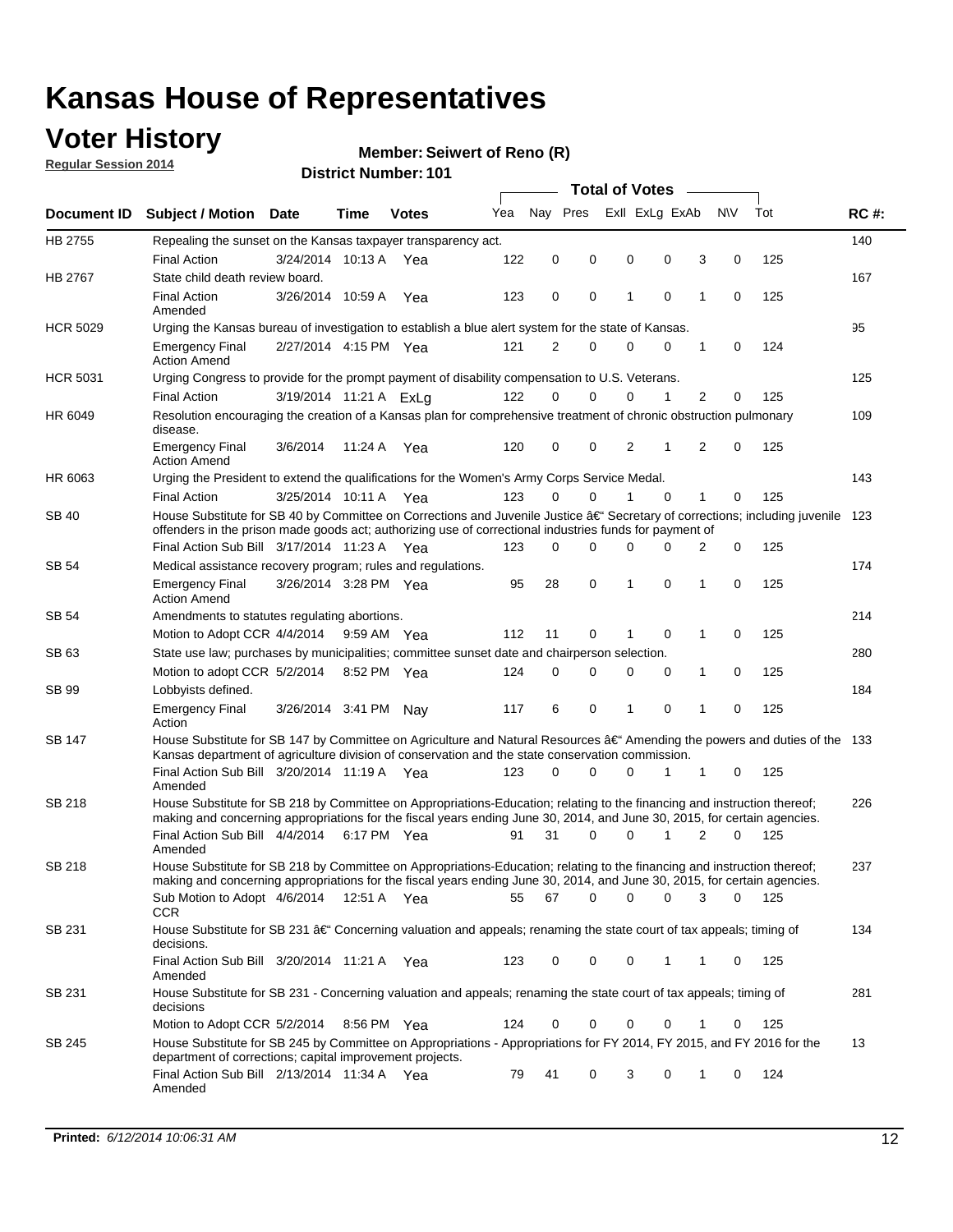### **Voter History**

#### **Member: Seiwert of Reno (R)**

**Regular Session 2014**

|               |                                                                                                                                                                                                                                                                                                                                                                                                                                                                                                                                                                                                                                                                                                                                                                                                                                                                                 |                       |      | DISTICI NUMBER TO L |     |          |   | <b>Total of Votes</b> |              |                |                         |           |     |             |
|---------------|---------------------------------------------------------------------------------------------------------------------------------------------------------------------------------------------------------------------------------------------------------------------------------------------------------------------------------------------------------------------------------------------------------------------------------------------------------------------------------------------------------------------------------------------------------------------------------------------------------------------------------------------------------------------------------------------------------------------------------------------------------------------------------------------------------------------------------------------------------------------------------|-----------------------|------|---------------------|-----|----------|---|-----------------------|--------------|----------------|-------------------------|-----------|-----|-------------|
|               | Document ID Subject / Motion                                                                                                                                                                                                                                                                                                                                                                                                                                                                                                                                                                                                                                                                                                                                                                                                                                                    | Date                  | Time | <b>Votes</b>        | Yea | Nay Pres |   |                       |              | Exll ExLg ExAb |                         | <b>NV</b> | Tot | <b>RC#:</b> |
| <b>SB 245</b> | House Substitute for SB 245 by Committee on Appropriations - Education funding; relating to mineral production; creating the<br>mineral production education fund, crediting 20% of remainder from oil and gas tax into such fund, moneys expended on<br>education; abolishing the oil and gas valuation depletion trust fund; allowing the counties to retain funds already in such<br>county's oil and gas valuation depletion trust fund; concerning school financing sources; proceeds from the tax levied by a<br>school district under authority of K.S.A. 2013 Supp. 72-6431, remitted to the state treasury to the credit of the state school<br>district finance fund not to the district's general fund; making and concerning appropriations for fiscal year 2017.<br>Motion to adopt CCR 5/1/2014<br>5:06 PM Yea<br>88<br>37<br>$\Omega$<br>0<br>0<br>0<br>0<br>125 |                       |      |                     |     |          |   |                       |              |                |                         |           |     |             |
| SB 248        | Victim notification prior to release of certain inmates.                                                                                                                                                                                                                                                                                                                                                                                                                                                                                                                                                                                                                                                                                                                                                                                                                        |                       |      |                     |     |          |   |                       |              |                |                         |           |     | 119         |
|               | <b>Final Action</b>                                                                                                                                                                                                                                                                                                                                                                                                                                                                                                                                                                                                                                                                                                                                                                                                                                                             | 3/17/2014 11:18 A Yea |      |                     | 122 | 0        |   | 0                     | 0            | 0              | $\overline{2}$          | 1         | 125 |             |
| SB 254        | Medical assistance recovery program; rules and regulations.                                                                                                                                                                                                                                                                                                                                                                                                                                                                                                                                                                                                                                                                                                                                                                                                                     |                       |      |                     |     |          |   |                       |              |                |                         |           |     | 179         |
|               | <b>Emergency Final</b><br>Action                                                                                                                                                                                                                                                                                                                                                                                                                                                                                                                                                                                                                                                                                                                                                                                                                                                | 3/26/2014 3:34 PM Yea |      |                     | 123 | 0        |   | 0                     | $\mathbf{1}$ | 0              | $\mathbf{1}$            | 0         | 125 |             |
| SB 256        | Attorney general; costs in criminal appeals.                                                                                                                                                                                                                                                                                                                                                                                                                                                                                                                                                                                                                                                                                                                                                                                                                                    |                       |      |                     |     |          |   |                       |              |                |                         |           |     | 147         |
|               | <b>Final Action</b><br>Amended                                                                                                                                                                                                                                                                                                                                                                                                                                                                                                                                                                                                                                                                                                                                                                                                                                                  | 3/25/2014 10:16 A     |      | Yea                 | 119 | 4        |   | 0                     | 1            | 0              | 1                       | 0         | 125 |             |
| SB 256        | Amending the crime of mistreatment of a dependent adult; creating the crime of mistreatment of an elder person; amending<br>the crime of unlawful sexual relations; amending provisions relating to appearance bonds and surety regulation; amending<br>violations of the Kansas racketeer influenced and corrupt organization act; also concerning the attorney general, costs in<br>criminal appeals.                                                                                                                                                                                                                                                                                                                                                                                                                                                                         |                       |      |                     |     |          |   |                       |              |                |                         |           |     | 236         |
|               | Motion to Adopt CCR 4/5/2014 6:52 PM Yea                                                                                                                                                                                                                                                                                                                                                                                                                                                                                                                                                                                                                                                                                                                                                                                                                                        |                       |      |                     | 118 | 4        |   | 0                     | 0            | 0              | 3                       | 0         | 125 |             |
| SB 258        | Amending the juvenile statute of limitations to match adult time limitations for sex crimes.                                                                                                                                                                                                                                                                                                                                                                                                                                                                                                                                                                                                                                                                                                                                                                                    |                       |      |                     |     |          |   |                       |              |                |                         |           |     | 135         |
|               | <b>Final Action</b><br>Amended                                                                                                                                                                                                                                                                                                                                                                                                                                                                                                                                                                                                                                                                                                                                                                                                                                                  | 3/20/2014 11:21 A Yea |      |                     | 123 |          | 0 | 0                     | 0            | 1              | 1                       | 0         | 125 |             |
| SB 258        | Relating to issuance of certificates of birth resulting in stillbirth.                                                                                                                                                                                                                                                                                                                                                                                                                                                                                                                                                                                                                                                                                                                                                                                                          |                       |      |                     |     |          |   |                       |              |                |                         |           |     | 259         |
|               | Motion to Adopt CCR 5/1/2014 5:12 PM Yea                                                                                                                                                                                                                                                                                                                                                                                                                                                                                                                                                                                                                                                                                                                                                                                                                                        |                       |      |                     | 121 | 4        |   | 0                     | 0            | $\mathbf 0$    | 0                       | 0         | 125 |             |
| SB 263        | Establishing the military funeral honors fund under the adjutant general's office.                                                                                                                                                                                                                                                                                                                                                                                                                                                                                                                                                                                                                                                                                                                                                                                              |                       |      |                     |     |          |   |                       |              |                |                         |           |     | 148         |
|               | <b>Final Action</b><br>Amended                                                                                                                                                                                                                                                                                                                                                                                                                                                                                                                                                                                                                                                                                                                                                                                                                                                  | 3/25/2014 10:17 A Yea |      |                     | 123 | 0        |   | 0                     | 1            | 0              | 1                       | 0         | 125 |             |
| SB 263        | Veterans and military matters; military honors fund; death gratuity; disabled veterans preference, state jobs and contracts;<br>schools on military reservations, funding.                                                                                                                                                                                                                                                                                                                                                                                                                                                                                                                                                                                                                                                                                                      |                       |      |                     |     |          |   |                       |              |                |                         |           |     | 256         |
|               | Motion to adopt CCR 5/1/2014 4:47 PM Yea                                                                                                                                                                                                                                                                                                                                                                                                                                                                                                                                                                                                                                                                                                                                                                                                                                        |                       |      |                     | 124 | 0        |   | 0                     | 0            | 0              | $\mathbf 0$             | 1         | 125 |             |
| SB 265        | Income definition for Homestead Refund eligibility.                                                                                                                                                                                                                                                                                                                                                                                                                                                                                                                                                                                                                                                                                                                                                                                                                             |                       |      |                     |     |          |   |                       |              |                |                         |           |     | 113         |
|               | <b>Final Action</b><br>Amended                                                                                                                                                                                                                                                                                                                                                                                                                                                                                                                                                                                                                                                                                                                                                                                                                                                  | 3/13/2014 11:23 A Yea |      |                     | 121 | 0        |   | 0                     | 1            | 1              | $\overline{\mathbf{c}}$ | 0         | 125 |             |
| SB 265        | Definition of income for homestead refund and SAFESR eligibility; income tax credits for adoption expenses and expenses to<br>make dwelling or facility accessible to persons with a disability; income tax deductions, self-employment taxes, expenses<br>related to organ donations, net gain on the sale of certain livestock; withholding, non-resident pass-through entity income;<br>Kansas taxpayer transparency act, sunset; sales tax exemptions.<br>Motion to Adopt CCR 4/4/2014                                                                                                                                                                                                                                                                                                                                                                                      |                       |      | 6:29 PM Yea         | 122 | 0        |   | 0                     | 0            | 1              | 2                       | 0         | 125 | 227         |
| SB 266        | Mineral severance tax return file date.                                                                                                                                                                                                                                                                                                                                                                                                                                                                                                                                                                                                                                                                                                                                                                                                                                         |                       |      |                     |     |          |   |                       |              |                |                         |           |     | 114         |
|               | <b>Final Action</b><br>Amended                                                                                                                                                                                                                                                                                                                                                                                                                                                                                                                                                                                                                                                                                                                                                                                                                                                  | 3/13/2014 11:24 A     |      | Yea                 | 121 | 0        |   | 0                     | 1            | 1              | 2                       | 0         | 125 |             |
| SB 266        | Severance tax return and payment dates; sales tax authority for Rooks county; property tax exemptions for certain donations<br>of land to the state and for amateur-built aircraft; sales tax exemptions for surface mining equipment and certain charitable<br>organizations.                                                                                                                                                                                                                                                                                                                                                                                                                                                                                                                                                                                                  |                       |      |                     |     |          |   |                       |              |                |                         |           |     | 266         |
|               | Motion to Adopt CCR 5/2/2014                                                                                                                                                                                                                                                                                                                                                                                                                                                                                                                                                                                                                                                                                                                                                                                                                                                    |                       |      | 3:19 PM Yea         | 122 | 1        |   | 0                     | 0            | 1              | 1                       | 0         | 125 |             |
| SB 267        | Insurance; excluding real estate from acceptable security deposits with the commissioner and requiring original handwritten<br>signatures on deposit forms.                                                                                                                                                                                                                                                                                                                                                                                                                                                                                                                                                                                                                                                                                                                     |                       |      |                     |     |          |   |                       |              |                |                         |           |     | 144         |
|               | <b>Final Action</b>                                                                                                                                                                                                                                                                                                                                                                                                                                                                                                                                                                                                                                                                                                                                                                                                                                                             | 3/25/2014 10:12 A     |      | Yea                 | 123 | 0        |   | 0                     | 1            | 0              | 1                       | 0         | 125 |             |
| SB 268        | Insurance; Risk-based capital requirements.                                                                                                                                                                                                                                                                                                                                                                                                                                                                                                                                                                                                                                                                                                                                                                                                                                     |                       |      |                     |     |          |   |                       |              |                |                         |           |     | 145         |
|               | <b>Final Action</b>                                                                                                                                                                                                                                                                                                                                                                                                                                                                                                                                                                                                                                                                                                                                                                                                                                                             | 3/25/2014 10:13 A     |      | Yea                 | 123 | 0        |   | 0                     | 1            | 0              | 1                       | 0         | 125 |             |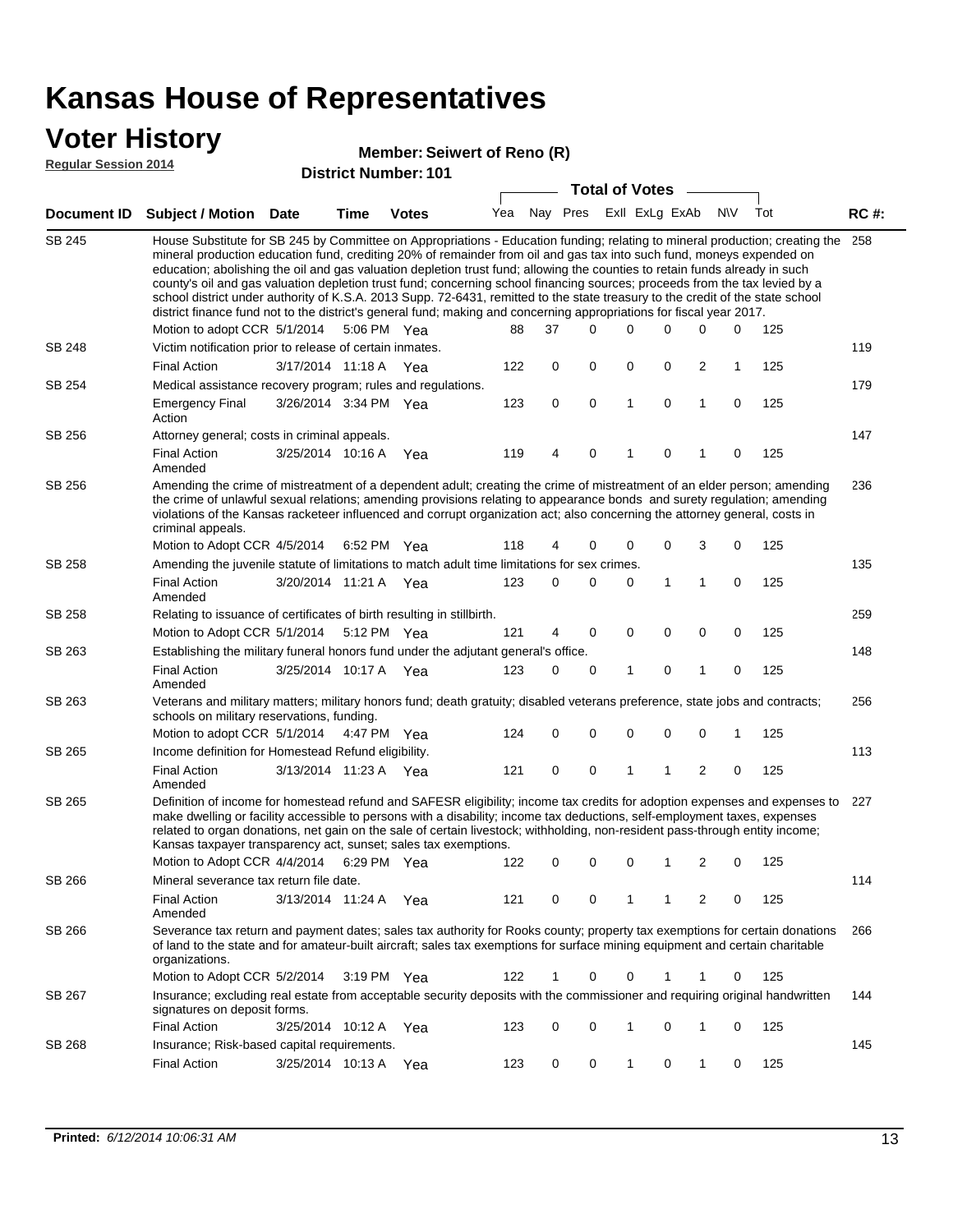### **Voter History**

**Regular Session 2014**

#### **Member: Seiwert of Reno (R)**

|               |                                                                                                                                                                                    |                        |             |              |     | <b>Total of Votes</b> |             |                |              |              |             |     |             |  |  |  |  |  |  |  |
|---------------|------------------------------------------------------------------------------------------------------------------------------------------------------------------------------------|------------------------|-------------|--------------|-----|-----------------------|-------------|----------------|--------------|--------------|-------------|-----|-------------|--|--|--|--|--|--|--|
| Document ID   | <b>Subject / Motion Date</b>                                                                                                                                                       |                        | Time        | <b>Votes</b> | Yea | Nay Pres              |             | Exll ExLg ExAb |              |              | <b>NV</b>   | Tot | <b>RC#:</b> |  |  |  |  |  |  |  |
| <b>SB 271</b> | Amending the Kansas medicaid fraud control act.                                                                                                                                    |                        |             |              |     |                       |             |                |              |              |             |     | 176         |  |  |  |  |  |  |  |
|               | <b>Emergency Final</b><br><b>Action Amend</b>                                                                                                                                      | 3/26/2014 3:30 PM Yea  |             |              | 123 | 0                     | 0           | $\mathbf{1}$   | 0            | 1            | $\mathbf 0$ | 125 |             |  |  |  |  |  |  |  |
| SB 271        | Amending the Kansas medicaid fraud control act.                                                                                                                                    |                        |             |              |     |                       |             |                |              |              |             |     | 228         |  |  |  |  |  |  |  |
|               | Motion to Adopt CCR 4/4/2014 6:33 PM Yea                                                                                                                                           |                        |             |              | 122 | 0                     | 0           | 0              | 1            | 2            | 0           | 125 |             |  |  |  |  |  |  |  |
| SB 272        | Eliminating the 3% limit on controlled shooting area acreage in a county.                                                                                                          |                        |             |              |     |                       |             |                |              |              |             |     | 149         |  |  |  |  |  |  |  |
|               | <b>Final Action</b>                                                                                                                                                                | 3/25/2014 10:19 A Yea  |             |              | 123 | 0                     | 0           | 1              | 0            | 1            | 0           | 125 |             |  |  |  |  |  |  |  |
| SB 273        | House Substitute for SB 273 by Committee on Transportation †Commercial vehicles; regulation and registration thereof.                                                              |                        |             |              |     |                       |             |                |              |              |             |     | 168         |  |  |  |  |  |  |  |
|               | Final Action Sub Bill 3/26/2014 11:00 A Yea<br>Amended                                                                                                                             |                        |             |              | 122 | 1                     | 0           | 1              | 0            | 1            | 0           | 125 |             |  |  |  |  |  |  |  |
| SB 273        | Regulation of commercial motor vehicles; exemption from rules and regulations of the Kansas corporation commission.                                                                |                        |             |              |     |                       |             |                |              |              |             |     | 265         |  |  |  |  |  |  |  |
|               | Motion to Adopt CCR 5/2/2014 3:10 PM Yea                                                                                                                                           |                        |             |              | 101 | 22                    | 0           | 0              | 1            | 1            | 0           | 125 |             |  |  |  |  |  |  |  |
| SB 274        | Political action committees, legislative leadership.                                                                                                                               |                        |             |              |     |                       |             |                |              |              |             |     | 169         |  |  |  |  |  |  |  |
|               | <b>Final Action</b><br>Amended                                                                                                                                                     | 3/26/2014 11:01 A Yea  |             |              | 108 | 15                    | 0           | $\mathbf{1}$   | 0            | 1            | 0           | 125 |             |  |  |  |  |  |  |  |
| SB 278        | Establishing the state board of veterinary examiners within the animal health division of the Kansas department of agriculture<br>for a two-year period.                           |                        |             |              |     |                       |             |                |              |              |             |     |             |  |  |  |  |  |  |  |
|               | <b>Final Action</b>                                                                                                                                                                | 3/19/2014 11:24 A ExLg |             |              | 122 | 0                     | 0           | 0              | 1            | 2            | $\mathbf 0$ | 125 |             |  |  |  |  |  |  |  |
| SB 284        | Amending the Kansas 911 act.                                                                                                                                                       |                        |             |              |     |                       |             |                |              |              |             |     | 124         |  |  |  |  |  |  |  |
|               | <b>Final Action</b>                                                                                                                                                                | 3/17/2014 11:24 A      |             | Yea          | 121 | 2                     | $\mathbf 0$ | $\mathbf 0$    | $\mathbf 0$  | 2            | 0           | 125 |             |  |  |  |  |  |  |  |
| SB 285        | Optometrists; prohibition against limiting payment for covered services to insurance plan amounts.                                                                                 |                        |             |              |     |                       |             |                |              |              |             |     | 150         |  |  |  |  |  |  |  |
|               | <b>Final Action</b><br>Amended                                                                                                                                                     | 3/25/2014 10:20 A      |             | Yea          | 123 | 0                     | 0           | $\mathbf{1}$   | 0            | 1            | 0           | 125 |             |  |  |  |  |  |  |  |
| SB 286        | Extending sunset date on certain agriculture fees from July 1, 2015, to July 1, 2019.                                                                                              |                        |             |              |     |                       |             |                |              |              |             |     | 151         |  |  |  |  |  |  |  |
|               | <b>Final Action</b><br>Amended                                                                                                                                                     | 3/25/2014 10:23 A Yea  |             |              | 76  | 47                    | 0           | -1             | 0            | 1            | 0           | 125 |             |  |  |  |  |  |  |  |
| SB 286        | Agriculture; extending sunset date on certain agriculture fees from July 1, 2015, to July 1, 2018; national day of the cowboy;<br>establishing the local food and farm task force. |                        |             |              |     |                       |             |                |              |              |             |     | 264         |  |  |  |  |  |  |  |
|               | Motion to adopt CCR 5/2/2014 3:04 PM Yea                                                                                                                                           |                        |             |              | 102 | 21                    | 0           | 0              | $\mathbf{1}$ | 1            | 0           | 125 |             |  |  |  |  |  |  |  |
| SB 306        | Modernizing certain insurance laws to allow use of additional investments.                                                                                                         |                        |             |              |     |                       |             |                |              |              |             |     | 173         |  |  |  |  |  |  |  |
|               | <b>Emergency Final</b><br>Action                                                                                                                                                   | 3/26/2014 3:26 PM Yea  |             |              | 123 | 0                     | 0           | $\mathbf{1}$   | 0            | 1            | 0           | 125 |             |  |  |  |  |  |  |  |
| <b>SB 308</b> | Updating the Kansas no-call act.                                                                                                                                                   |                        |             |              |     |                       |             |                |              |              |             |     | 138         |  |  |  |  |  |  |  |
|               | <b>Final Action</b>                                                                                                                                                                | 3/21/2014 10:15 A      |             | Yea          | 117 | 0                     | 0           | 0              | $\mathbf{1}$ | 6            | 1           | 125 |             |  |  |  |  |  |  |  |
| SB 309        | Health insurance coverage for qualified professional associations.                                                                                                                 |                        |             |              |     |                       |             |                |              |              |             |     | 182         |  |  |  |  |  |  |  |
|               | <b>Emergency Final</b><br>Action                                                                                                                                                   | 3/26/2014 3:38 PM Yea  |             |              | 122 | 1                     | 0           | 1              | 0            | 1            | 0           | 125 |             |  |  |  |  |  |  |  |
| SB 310        | Grand juries; crimes to consider; amendment of indictment.                                                                                                                         |                        |             |              |     |                       |             |                |              |              |             |     | 180         |  |  |  |  |  |  |  |
|               | Emergency Final<br>Action                                                                                                                                                          | 3/26/2014 3:35 PM Yea  |             |              | 122 | 1                     | 0           | 1              | 0            | 1            | 0           | 125 |             |  |  |  |  |  |  |  |
| SB 311        | Increasing the noneconomic damages cap and changing rules related to expert evidence.                                                                                              |                        |             |              |     |                       |             |                |              |              |             |     | 142         |  |  |  |  |  |  |  |
|               | <b>Final Action</b><br>Amended                                                                                                                                                     | 3/24/2014 10:17 A Yea  |             |              | 119 | 3                     | 0           | 0              | 0            | 3            | 0           | 125 |             |  |  |  |  |  |  |  |
| SB 311        | Increasing the noneconomic damages cap, changing rules related to expert evidence and repealing statutes pertaining to<br>collateral source benefits.                              |                        |             |              |     |                       |             |                |              |              |             |     | 203         |  |  |  |  |  |  |  |
|               | Motion to adopt CCR 4/3/2014                                                                                                                                                       |                        | 6:15 PM Yea |              | 120 | 4                     | 0           | 0              | 0            | 1            | 0           | 125 |             |  |  |  |  |  |  |  |
| SB 321        | Return of premiums separate from notice of denial of coverage.                                                                                                                     |                        |             |              |     |                       |             |                |              |              |             |     | 146         |  |  |  |  |  |  |  |
|               | <b>Final Action</b>                                                                                                                                                                | 3/25/2014 10:15 A Yea  |             |              | 123 | 0                     | 0           | $\mathbf{1}$   | 0            | $\mathbf{1}$ | 0           | 125 |             |  |  |  |  |  |  |  |
| SB 329        | Clarifying court orders relating to parents in juvenile offender cases.                                                                                                            |                        |             |              |     |                       |             |                |              |              |             |     | 136         |  |  |  |  |  |  |  |
|               | <b>Final Action</b><br>Amended                                                                                                                                                     | 3/20/2014 11:23 A Yea  |             |              | 123 | 0                     | 0           | 0              | 1            | 1            | 0           | 125 |             |  |  |  |  |  |  |  |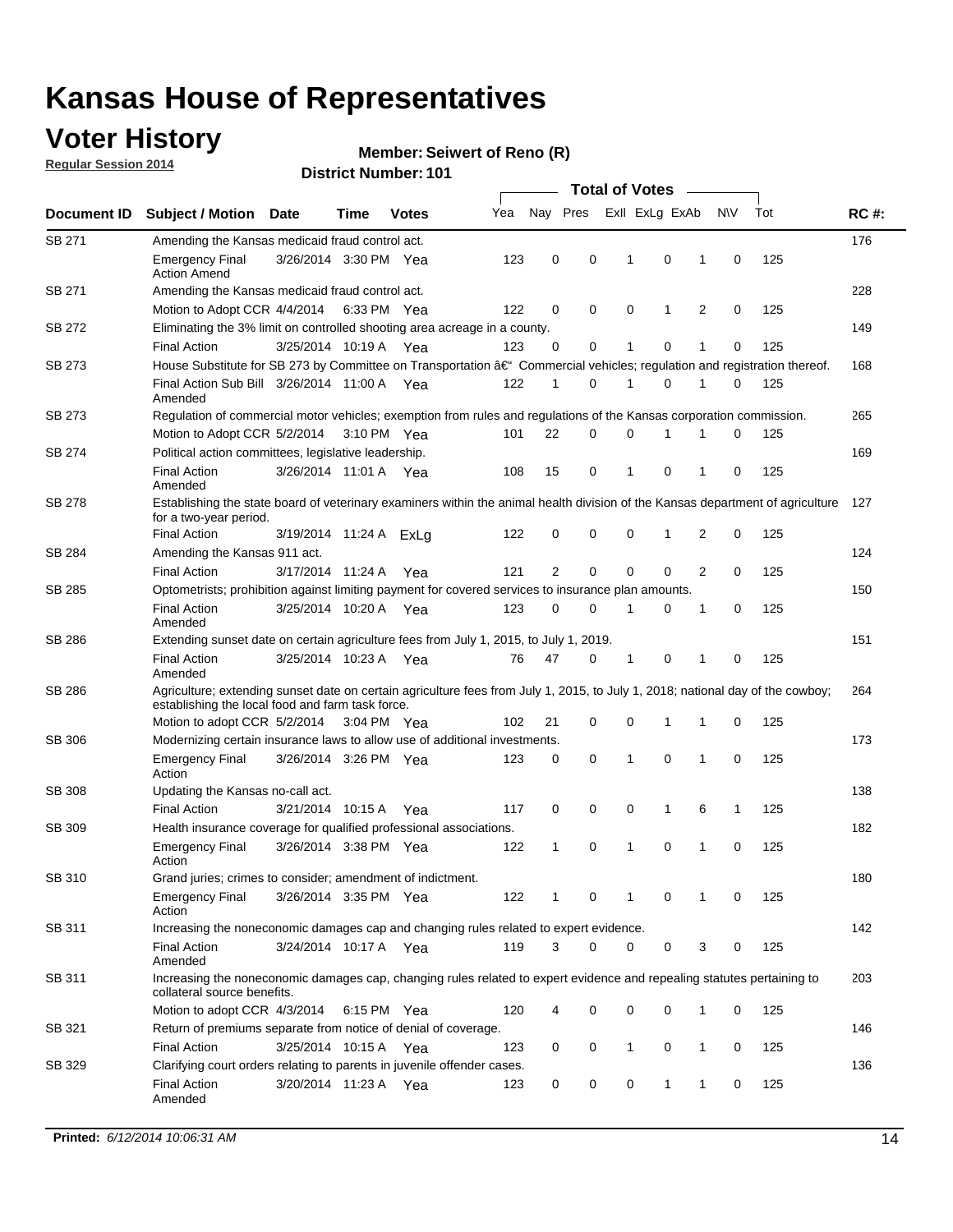### **Voter History**

**Regular Session 2014**

**Member: Seiwert of Reno (R)** 

|                 |                                                                                                                                                                    |                        |             |              | <b>Total of Votes</b> |              |          |              |                |              |           |     |             |  |  |
|-----------------|--------------------------------------------------------------------------------------------------------------------------------------------------------------------|------------------------|-------------|--------------|-----------------------|--------------|----------|--------------|----------------|--------------|-----------|-----|-------------|--|--|
|                 | Document ID Subject / Motion Date                                                                                                                                  |                        | Time        | <b>Votes</b> | Yea                   |              | Nay Pres |              | Exll ExLg ExAb |              | <b>NV</b> | Tot | <b>RC#:</b> |  |  |
| SB 329          | Clarifying court orders relating to parents in juvenile offender cases and changing the statute of limitations on certain juvenile<br>offenses.                    |                        |             |              |                       |              |          |              |                |              |           |     | 242         |  |  |
|                 | Motion to adopt CCR 4/30/2014 3:23 PM Yea                                                                                                                          |                        |             |              | 122                   | $\mathbf 1$  | 0        | 1            | -1             | 0            | 0         | 125 |             |  |  |
| SB 344          | Special permits, oversized loads, transportation of hay or feed stuffs.                                                                                            |                        |             |              |                       |              |          |              |                |              |           |     | 152         |  |  |
|                 | <b>Final Action</b><br>Amended                                                                                                                                     | 3/25/2014 10:24 A      |             | Yea          | 122                   | $\mathbf{1}$ | 0        | $\mathbf{1}$ | 0              | $\mathbf{1}$ | 0         | 125 |             |  |  |
| <b>SB 349</b>   | Boiler safety act; deputy inspectors.                                                                                                                              |                        |             |              |                       |              |          |              |                |              |           |     | 128         |  |  |
|                 | <b>Final Action</b><br>Amended                                                                                                                                     | 3/19/2014 11:25 A ExLg |             |              | 119                   | 3            | 0        | 0            | 1              | 2            | 0         | 125 |             |  |  |
| SB 349          | Board of technical professions; recodification of professions and scope of practice, other; boiler safety act, deputy<br>inspectors.                               |                        |             |              |                       |              |          |              |                |              |           |     | 215         |  |  |
|                 | Motion to Adopt CCR 4/4/2014                                                                                                                                       |                        | 10:02 A     | Yea          | 112                   | 11           | 0        | 1            | 0              | 1            | 0         | 125 |             |  |  |
| SB 351          | Vehicle identification numbers; penalties; damages.                                                                                                                |                        |             |              |                       |              |          |              |                |              |           |     | 153         |  |  |
|                 | <b>Final Action</b>                                                                                                                                                | 3/25/2014 10:25 A      |             | Yea          | 123                   | 0            | 0        | 1            | 0              | 1            | 0         | 125 |             |  |  |
| SB 357          | Increasing the number of allowable hunter education deferrals.                                                                                                     |                        |             |              |                       |              |          |              |                |              |           |     | 154         |  |  |
|                 | <b>Final Action</b><br>Amended                                                                                                                                     | 3/25/2014 10:26 A      |             | Yea          | 97                    | 26           | 0        | $\mathbf{1}$ | 0              | 1            | 0         | 125 |             |  |  |
| SB 357          | Authorizing land purchases by the state; amending process state uses to address seized wildlife; increasing the number of<br>allowable hunter education deferrals. |                        |             |              |                       |              |          |              |                |              |           |     | 275         |  |  |
|                 | Motion to Adopt CCR 5/2/2014                                                                                                                                       |                        | 7:53 PM Yea |              | 113                   | 11           | 0        | 0            | $\mathbf 0$    | 1            | 0         | 125 |             |  |  |
| SB 359          | Relating to asbestos-related liability.                                                                                                                            |                        |             |              |                       |              |          |              |                |              |           | 177 |             |  |  |
|                 | <b>Emergency Final</b><br>Action                                                                                                                                   | 3/26/2014 3:32 PM Yea  |             |              | 94                    | 29           | 0        | 1            | $\Omega$       | 1            | 0         | 125 |             |  |  |
| <b>SB 367</b>   | Creating the student data privacy act.                                                                                                                             |                        |             |              |                       |              |          |              |                |              |           |     | 186         |  |  |
|                 | <b>Emergency Final</b><br><b>Action Amend</b>                                                                                                                      | 3/26/2014 3:43 PM Yea  |             |              | 119                   | 4            | 0        | $\mathbf{1}$ | 0              | 1            | 0         | 125 |             |  |  |
| SB 367          | Creating the student data privacy act.                                                                                                                             |                        |             |              |                       |              |          |              |                |              |           |     | 245         |  |  |
|                 | Motion to adopt CCR 4/30/2014 3:41 PM Yea                                                                                                                          |                        |             |              | 123                   | 0            | 0        | 1            | 1              | 0            | 0         | 125 |             |  |  |
| SB 371          | Amending employment security law regarding disposition of penalty funds and disclosure of confidential information.                                                |                        |             |              |                       |              |          |              |                |              |           |     | 129         |  |  |
|                 | <b>Final Action</b>                                                                                                                                                | 3/19/2014 11:27 A ExLg |             |              | 90                    | 32           | 0        | $\mathbf 0$  | 1              | 2            | 0         | 125 |             |  |  |
| SB 372          | Amending the shared work unemployment compensation program; layoff aversion.                                                                                       |                        |             |              |                       |              |          |              |                |              |           |     | 155         |  |  |
|                 | <b>Final Action</b>                                                                                                                                                | 3/25/2014 10:28 A      |             | Yea          | 123                   | 0            | 0        | 1            | 0              | 1            | 0         | 125 |             |  |  |
| SB 402          | Amending statutes related to the Kansas criminal justice information system committee.                                                                             |                        |             |              |                       |              |          |              |                |              |           |     | 178         |  |  |
|                 | <b>Emergency Final</b><br>Action                                                                                                                                   | 3/26/2014 3:33 PM Yea  |             |              | 123                   | 0            | 0        | 1            | 0              | $\mathbf{1}$ | 0         | 125 |             |  |  |
| SB 423          | Authorizing Department of Administration to sell Landon and Eisenhower state office buildings.                                                                     |                        |             |              |                       |              |          |              |                |              |           |     | 233         |  |  |
|                 | <b>Final Action</b><br>Amended                                                                                                                                     | 4/5/2014               | 10:28 A     | Yea          | 66                    | 55           | 0        | 0            | 0              | 4            | 0         | 125 |             |  |  |
| SB 424          | Amending the statutory requirements for a valid hospital lien.                                                                                                     |                        |             |              |                       |              |          |              |                |              |           |     | 183         |  |  |
|                 | <b>Emergency Final</b><br>Action                                                                                                                                   | 3/26/2014 3:39 PM Yea  |             |              | 115                   | 8            | 0        | 1            | 0              | 1            | 0         | 125 |             |  |  |
| <b>SCR 1618</b> | Substitute for SCR 1618 by Committee on Federal and State Affairs -- State constitutional amendment authorizing raffles.                                           |                        |             |              |                       |              |          |              |                |              |           |     | 170         |  |  |
|                 | Final Action Sub Bill 3/26/2014 11:06 A Yea                                                                                                                        |                        |             |              | 102                   | 19           | 2        | 1            | 0              | 1            | 0         | 125 |             |  |  |
| <b>SCR 1620</b> | Port authority; creation in Stafford, Kansas.                                                                                                                      |                        |             |              |                       |              |          |              |                |              |           |     | 234         |  |  |
|                 | <b>Final Action</b>                                                                                                                                                | 4/5/2014               | 10:29 A     | Yea          | 121                   | 0            | 0        | 0            | 0              | 4            | 0         | 125 |             |  |  |